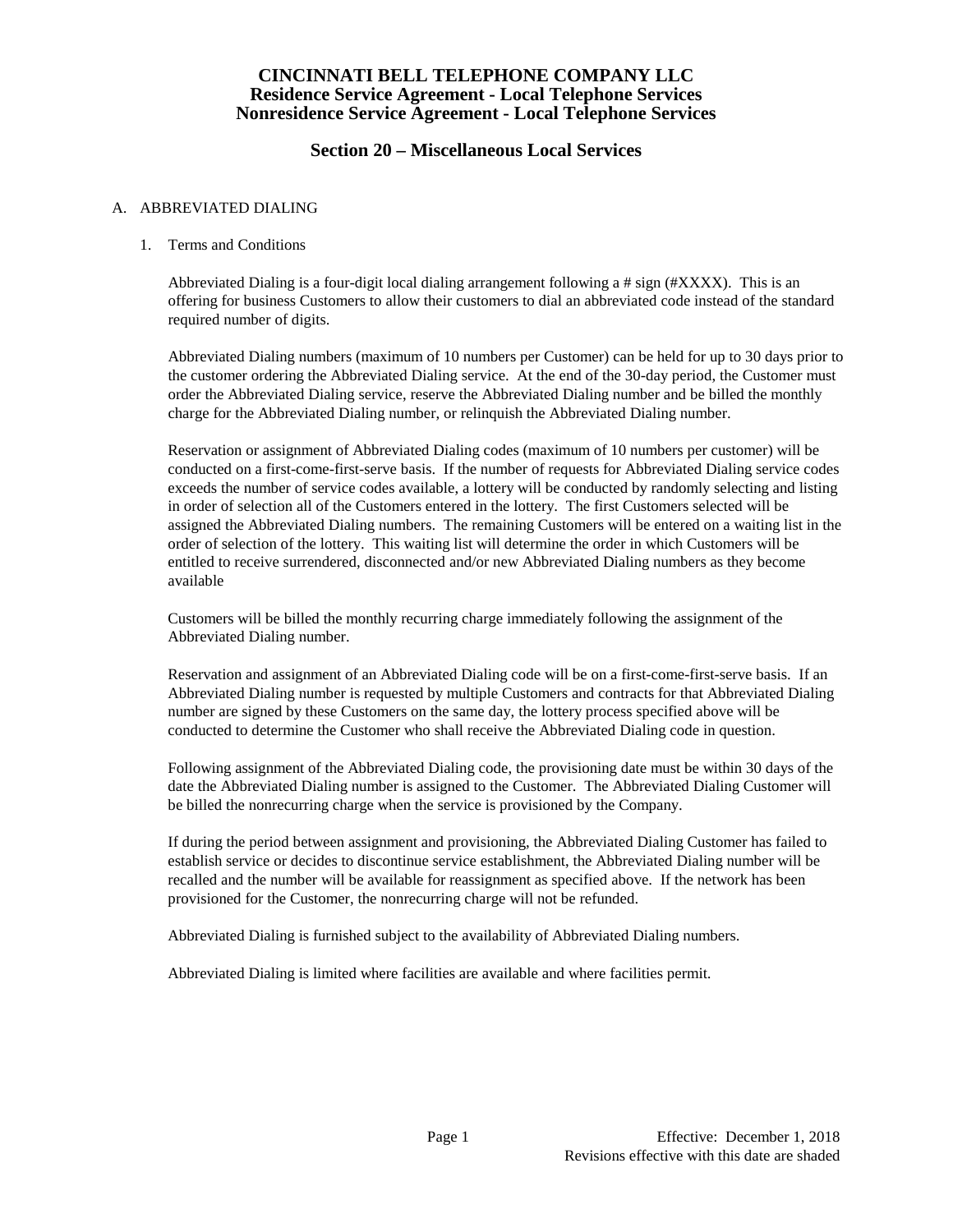## **Section 20 – Miscellaneous Local Services**

#### A. ABBREVIATED DIALING (Continued)

In order for access line customers of another telephone company to access the Abbreviated Dialing code, special arrangements may need to be made by the Customer with the other company.

Abbreviated Dialing Customers should work with cellular companies to determine whether cellular customers will be able to reach services provided by dialing an Abbreviated Dialing number.

Access to Abbreviated Dialing service is not available for calls placed using the following services or systems:

Pay Telephone Access Lines PBX systems, e.g., Hotels, Hospitals 1+ 0+, 0- (Credit Card, Third Party Billing, Collect Calls) Inmate Service 101XXXX

Directory Listings may be provided for Abbreviated Dialing service subject to rates and regulations for Additional Listings in Section 8 of this Service Agreement.

Measured service usage charges will be applicable for those customers with measured rate service who call Abbreviated Dialing service.

Abbreviated Dialing Customers are restricted from selling or transferring the Abbreviated Dialing number.

Use of Abbreviated Dialing is subject to possible recall of the Abbreviated Dialing code by the Federal Communications Commission (FCC) or other authorized agency for national or public use. The Abbreviated Dialing Customer must, prior to provisioning of the service, sign a written acknowledgement of this condition and an agreement to return the code upon receipt of six months written notice of such a recall from the Company and abide by any subsequent rule which may be identified by the FCC in Docket 92-105 or subsequent dockets addressing number administration regarding the use and return of such Abbreviated Dialing numbers. In the event of recall by the FCC or other authorized agency, the Company will work with all Abbreviated Dialing Customers affected by the recall to transfer their service arrangements, if technically and economically feasible at the time, to another Abbreviated Dialing arrangement, and if not feasible, to the standard local dialing arrangement within the 6-month notice period. The Abbreviated Dialing Customer will not be charged for the establishment of another Abbreviated Dialing arrangement as a result of this recall.

In no way shall the Company be liable for any losses or damages of any kind resulting from the unavailability of its equipment or facilities or any other act, omission or failure of performance by the Company, or its employees, or agents, in connection with this service. The Company shall not be responsible for calls that cannot be completed as a result of repair or maintenance difficulties on Company facilities or equipment nor on equipment owned or leased by the customer.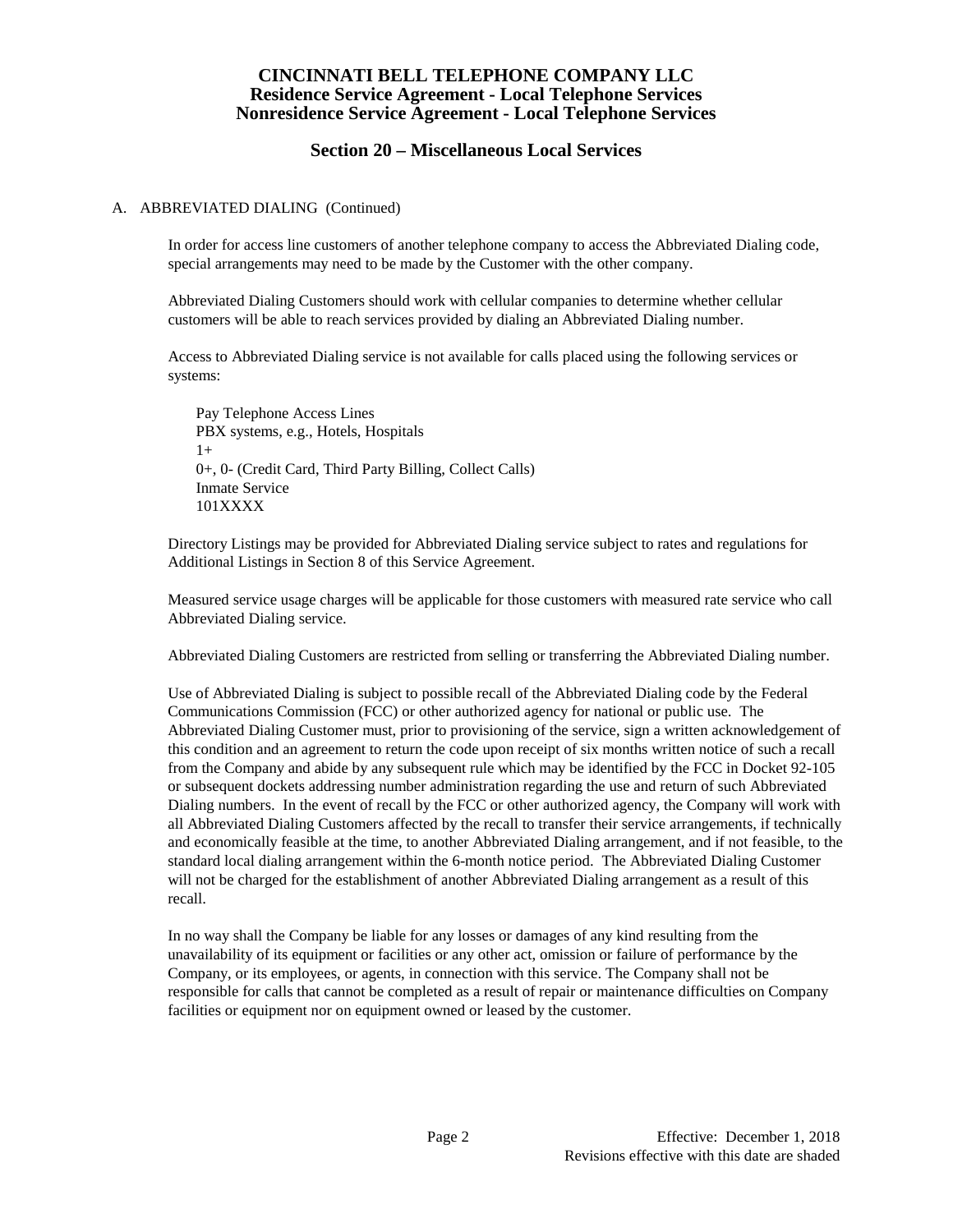## **Section 20 – Miscellaneous Local Services**

#### A. ABBREVIATED DIALING (Continued)

The Abbreviated Dialing Customer shall be liable for, and shall indemnify, protect, defend and save harmless the Company, its employees, and agents, against all suits, actions, claims, demands, and judgments, and of all costs and expenses incurred on account thereof, arising out of and resulting directly or indirectly from the Abbreviated Dialing Service or in connection therewith, including, but not limited to, any loss, damage, expense, or liability resulting from any infringement or claim of infringement, of any patent, trademark, or copyright, or resulting from any claim of libel and slander.

The Abbreviated Dialing Customer is prohibited from providing programming which involves live group interaction or mass calling which may adversely affect the network.

The Abbreviated Dialing Customer shall exclude from any advertisement any matter the dissemination of which is prohibited by law, profane, or offensive. No advertisement shall be used which, because of words, phrases, statements, or illustrations or information omitted therefrom, has the capacity or tendency to mislead or deceive prospective callers as to the nature of any information to be received from the Abbreviated Dialing call.

The Abbreviated Dialing Customer shall respond promptly to all complaints against any service provided through the Abbreviated Dialing number. If requested by the Company, the Abbreviated Dialing Customer shall assist the Company in responding to complaints made against the Company concerning the Customer's Abbreviated Dialing service.

The Company shall be authorized to disconnect any service provided to the Abbreviated Dialing Customer utilized, directly or indirectly, with the Abbreviated Dialing which fails to comply with the regulations and conditions set forth herein, upon five days notice to the Customer.

The Abbreviated Dialing Customer will subscribe to adequate exchange facilities to transport the calls to the Abbreviated Dialing Customer's premises.

Suspension of Service (Vacation Service) is not allowed with Abbreviated Dialing.

Disconnected Abbreviated Dialing numbers will be available for reassignment after 90 days.

2. Rates and Charges

The rates and charges for Abbreviated Dialing are in addition to all other charges.

If an existing Abbreviated Dialing Customer changes the telephone number associated with the Abbreviated Dialing code, the Abbreviated Dialing nonrecurring charge will apply

The rates and charges for Abbreviated Dialing are shown in the Price List Section of this Agreement.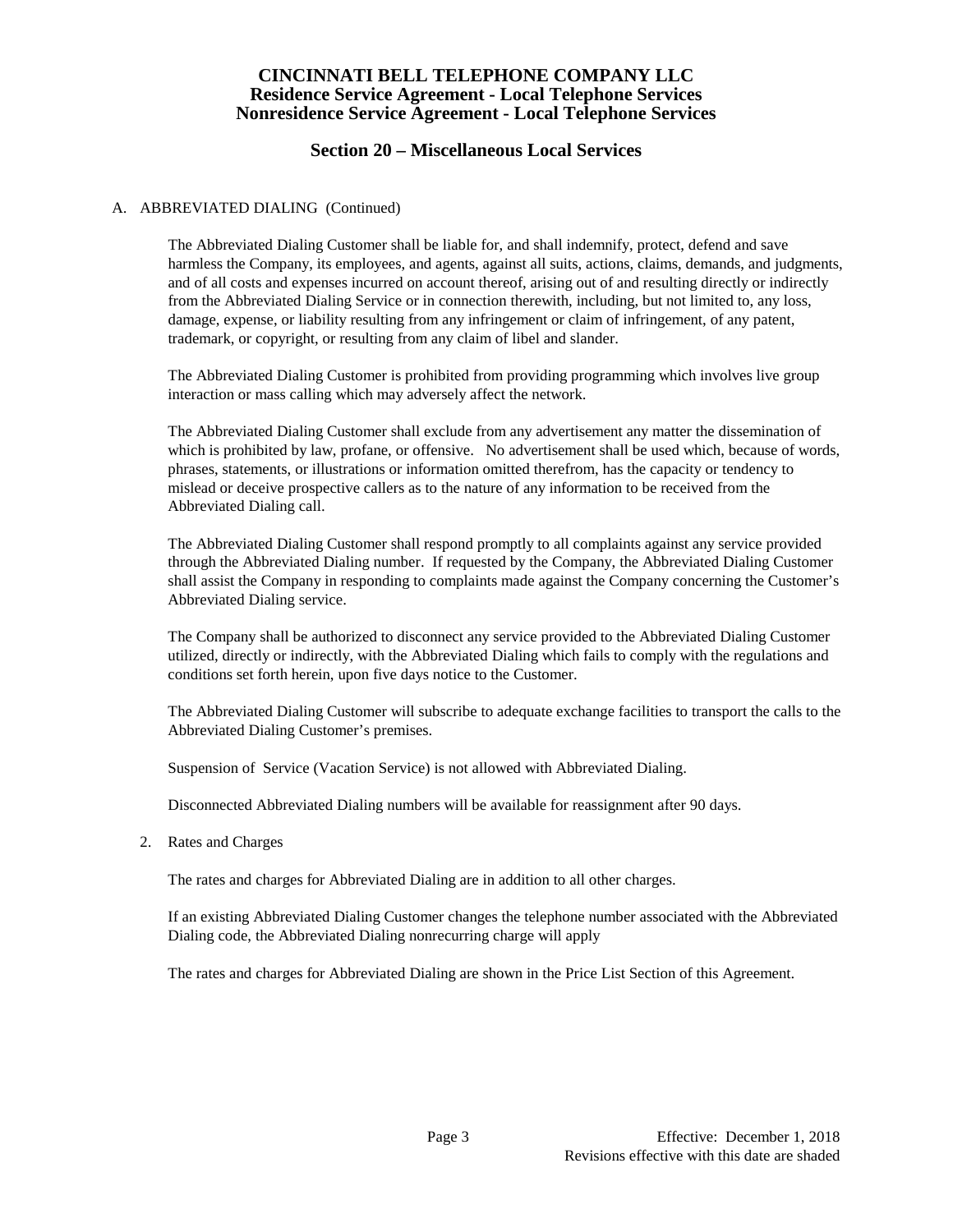# **Section 20 – Miscellaneous Local Services**

### B. ADDITIONAL CALL FORWARD PATHS

### 1. Terms and Conditions

Call Forwarding Busy Line and Call Forwarding Variable provide a Customer with up to two call paths per line as part of the standard monthly rate. Customers may add additional call paths, beyond two, for Call Forwarding Busy Line and Call Forwarding Variable, up to the number of lines in the account, for an additional monthly fee per additional path.

Additional Call Forward Paths are provisioned differently for Centrex and access line services. Additional Call Forward Paths are offered subject to the availability of suitable facilities.

#### 2. Rates and Charges

The rates and charges for Additional Call Forward Paths are in addition to all other charges.

The rates and charges for Additional Call Forward Paths are shown in the Price List Section of this Agreement.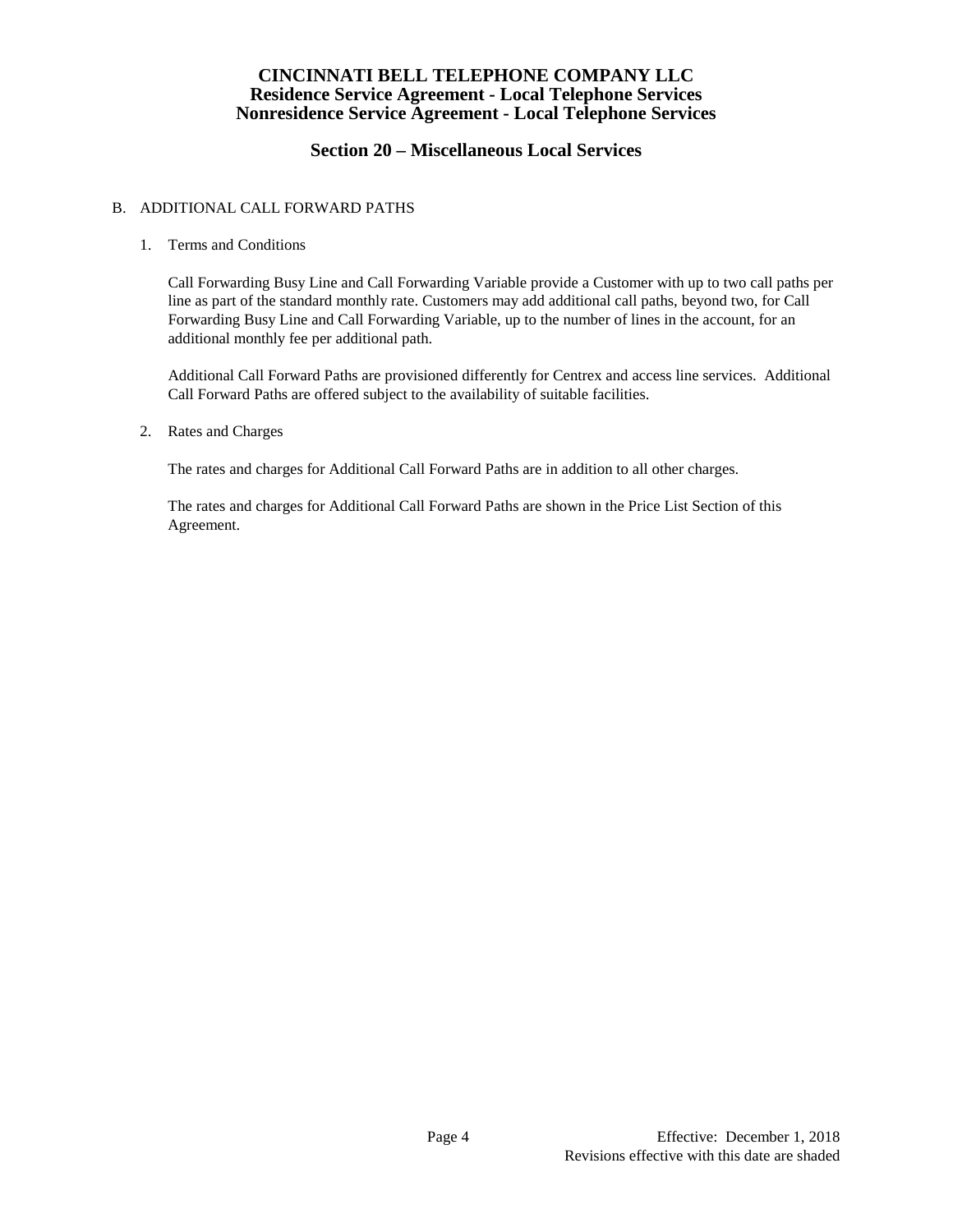## **Section 20 – Miscellaneous Local Services**

### C. BILLED NUMBER SCREENING

### 1. Terms and Conditions

Billed Number Screening is an incoming toll screening service available to Customers of the Company's local exchange service. This service is intended to prevent the charging of collect, and/or third number billed calls to a Customer's telephone number.

To provide this service, the Company will place the information required to utilize Billed Number Screening in the Line Information Data Base (LIDB) or other databases. In the event a call is placed and charged to a number which should have been prevented by Billed Number Screening, the Company will adjust the charge for the call or calls from the Customer's bill and turn the information over to the carrier or operator service provider to determine and arrange for any further billing of such calls. The Company makes no guarantee and assumes no liability arising out of the use, lack of use or misuse of Billed Number Screening by Interexchange Carriers or any other entity. Bill Number Screening is not a central office service but rather a database service. It is only effective in combating toll fraud when the Interexchange Carriers and/or Operator Service Providers access the database(s). The Company is not responsible for calls charged to telephone numbers which should have been prevented by Billed Number Screening that are carried over other carrier's networks or facilities.

Billed Number Screening Service is offered subject to the availability of suitable facilities.

The minimum service period for Billed Number Screening Service is one month.

2. Rates and Charges

The rates and charges for Billed Number Screening are in addition to all other charges.

The rates and charges for Billed Number Screening are shown in the Price List Section of this Agreement.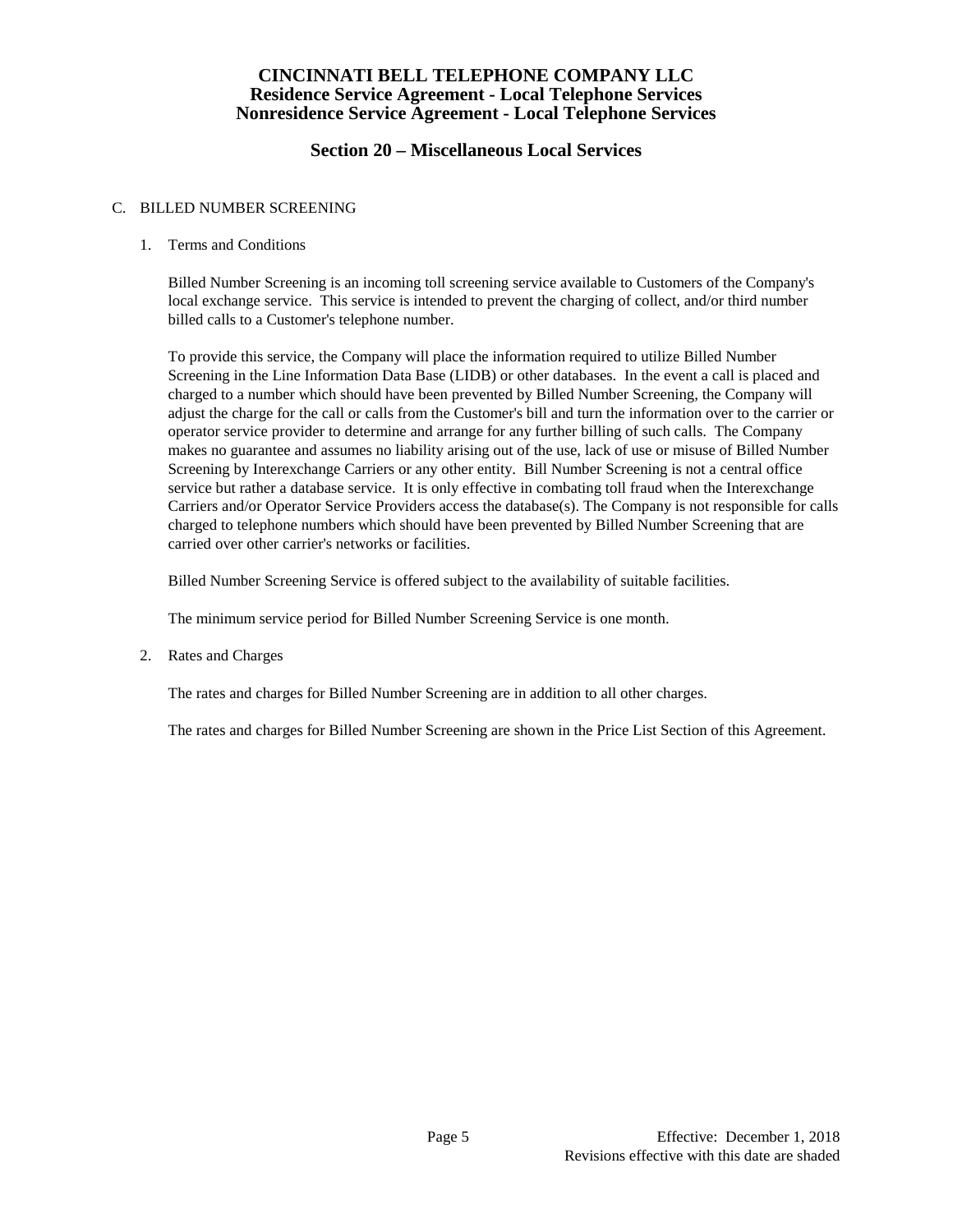# **Section 20 – Miscellaneous Local Services**

#### D. BROADBAND CONNECT

- 1. Definitions
	- a. Codec

Codec denotes a device which produces a coded output from an analog input, and vice versa.

b. Demarcation Point

Demarcation Point means the point of physical separation of the Company's network and associated responsibilities, from Customer's network and associated responsibilities. (See Section 2 of this Agreement for a more detailed definition of the Demarcation Point.) The location of the Demarcation Point shall be the physical interface for Broadband Connect service presented by the Company to the Customer.

c. Switch

Switch as used with respect to Broadband Connect denotes a software defined switch.

2. Terms and Conditions

Broadband Connect provides for the intrastate, intraLATA digital transmission of a NTSC (National Television System Committee USA) color video and stereo audio signal from a Customer location to a video switch port where it can be connected to other Customer specified locations.

Broadband Connect gives Customers the capability to transport large amounts of data, including two-way, interactive, full motion video, on a point to point or multi-point basis via dedicated 45 Mbps digital transmission facilities. The service can accommodate up to eight remote sites in a two-way interactive session. Different interactive sessions may run simultaneously. Interactive sessions are reservation-based scheduled by the Customer.

Broadband Connect allows the Customer to initiate and terminate switched transmission without Company participation.

The technical specifications for this service are delineated in "Cincinnati Bell Telephone Broadband Connect Service Interface Specifications."

Broadband Connect will be offered to the Educational Institutions and the General Sectors (Business Customers). The Educational Institutions are limited to those institutions which are chartered by the State Board of Education pursuant to Section 3301.16, Revised Code, as well as, two year and four year colleges and universities accredited by the State Board of Regents.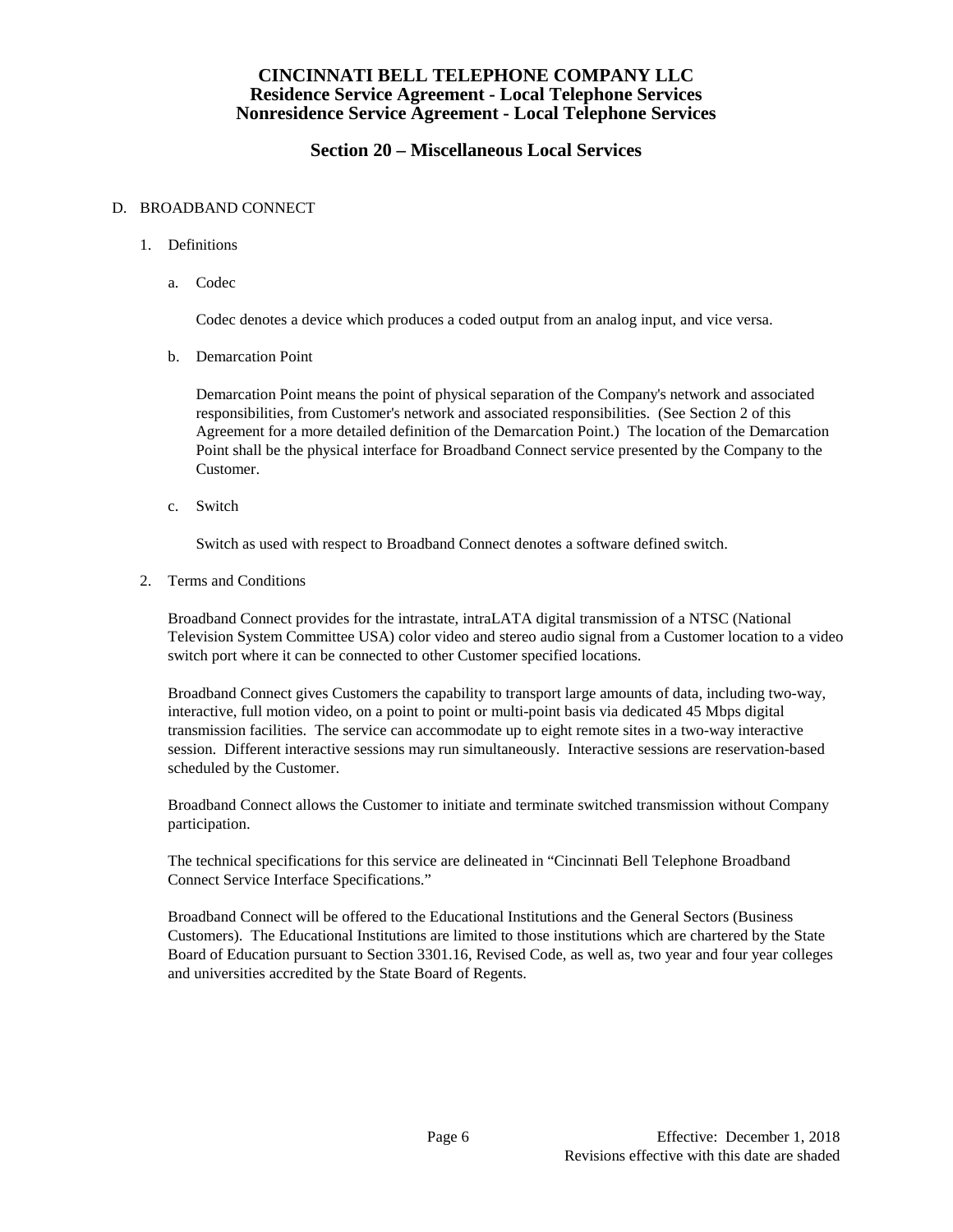## **Section 20 – Miscellaneous Local Services**

#### D. BROADBAND CONNECT (Continued)

If a major outage to the Company's network occurs, including Broadband Connect service, the Company will use reasonable efforts to restore Broadband Connect service as soon as reasonably possible, subject to any federal or state laws or regulations that may specify priority for restoration of telephone service, including without limitation, the National Security Emergency Preparedness Telecommunications Service Priority System.

No credit allowance will be made for interruptions due to the negligence and/or failure of equipment provided by the Customer or user. Furthermore, interruptions of service during any period in which the Company is not afforded access to the premises at which this service is terminated will not receive a credit allowance.

At locations where Customer provides power to the Company, the company is not responsible for out of service conditions caused by power outages.

Provision of Broadband Connect service, or provision of any specific element associated with this Agreement, is subject to the availability and operational limitations of the equipment and associated facilities.

Broadband Connect service is available for a minimum term of 12 months.

The Customer may have the option of a "Prepayment Plan" based on the monthly recurring rate per location. Such prepayment will be an amount which will be brought forward to a net present value. The prepayment of charges in no way constitutes a purchase of Company equipment and/or facilities and the Company retains all ownership of all equipment and facilities covered by prepayment.

If Customer cancels, in whole or in part, any requested addition, rearrangement, relocation or other modification to Broadband Connect service prior to completion thereof, Customer will reimburse the Company for the actual expenses incurred by the Company in connection with such modification prior to the Company's receipt of notice of cancellation; provided, however, the amount of such reimbursement will not exceed the service construction, installation termination and other charges for which Customer would have otherwise been responsible.

The Company can apply special construction charges in accordance with the regulations set forth in the Company's Access Service Tariff PUCO NO. 2.

#### 3. Rates and Charges

The rates and charges for Broadband Connect are shown in the Price List Section of this Agreement.

A discount of 20 percent from the regular Broadband Connect rate is allowed to those institutions, which are chartered by the State Board of Education pursuant to Section 3301.16, Revised Code, as well as, two year and four year colleges and universities accredited by the State Board of Regents.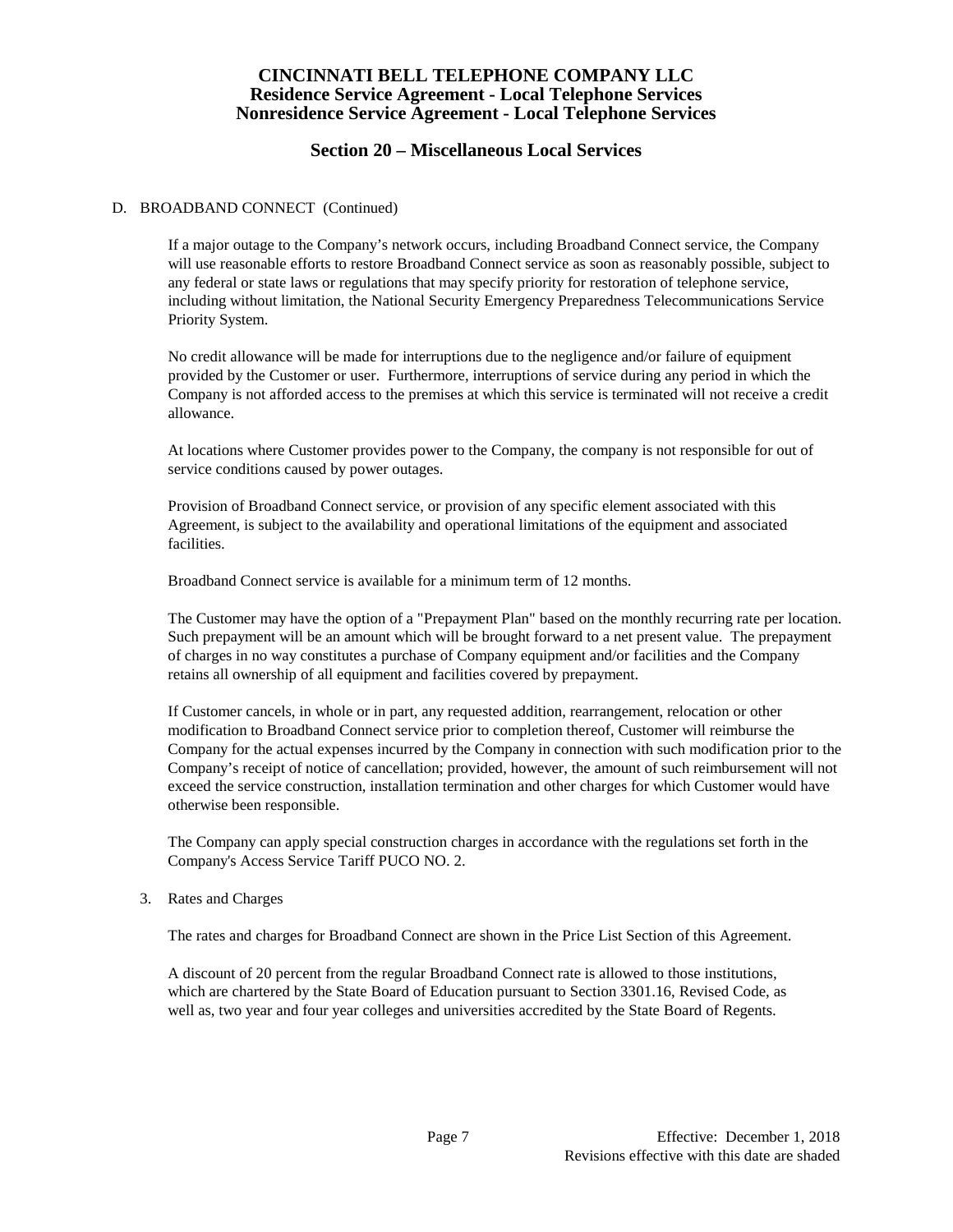## **Section 20 – Miscellaneous Local Services**

### E. CALL FORWARDING DELUXE

### 1. Terms and Conditions

Call Forwarding Deluxe provides the capability to forward incoming calls to numbers that are unable to utilize the standard call forwarding feature. Call Forwarding Deluxe is primarily designed to forward calls made to DID and DID-type service numbers. However, the service may be utilized on any type of nonresidence telephone line, trunk and/or channel.

Call Forwarding Deluxe will be provided only when compatible with the equipment configuration at the Customer's premises.

Call Forwarding Deluxe will be provided only where Company central office and network facilities required to provide Call Forwarding Deluxe are already in place.

When calls are being forwarded intra-office, the number of calls that can be forwarded simultaneously is equal to the number of trunks in the Customer's system that are arranged to receive calls and that are equipped to provide the Call Forwarding Deluxe feature.

When calls are being forwarded inter-office, the number of calls that can be forwarded simultaneously is equal to the number of trunks in the Customer's system that are arranged to receive calls and are equipped to provide the Call Forwarding Deluxe feature.

2. Rates and Charges

A Per Number Block charge applies only when Call Forwarding Deluxe is associated with a complete block of DID numbers (twenty numbers) or Centrex numbers (ten numbers). Any other combination of numbers will be billed at the Per Individual Number rates.

The rates and charges Call Forwarding Deluxe are shown in the Price List Section of this Agreement.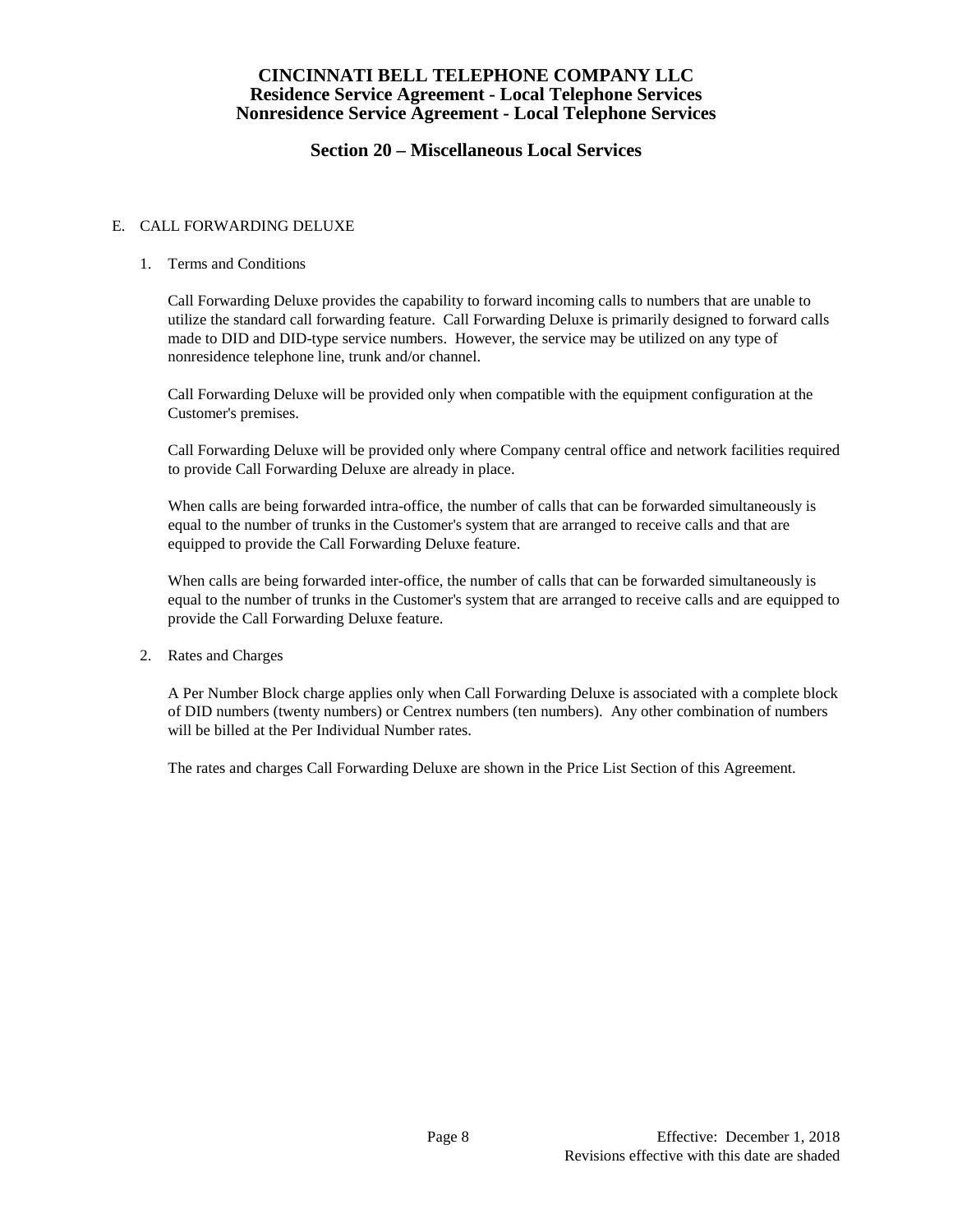# **Section 20 – Miscellaneous Local Services**

### F. DIRECT INWARD DIALING (DID)

### 1. Terms and Conditions

Direct Inward Dialing (DID) allows PBX customers to have incoming calls routed directly to a desired telephone extension within their PBX system without the need for an operator or an attendant to handle and direct the call. DID includes the central office switching equipment necessary for inward dialing from the central office directly to stations associated with the customer premises switching equipment.

DID service must be provided on all lines in a central office trunk group that are arranged for inward service. Each trunk group equipped with DID will be billed as a separate service.

DID service is furnished on the condition that the Customer must subscribe to central office trunk service which in the judgment of the Company is adequate to permit the use of DID service without injurious effect upon general telephone service. Adequate service is based on the time consistent busy hour with the probability of incoming call blocking engineered at B.01 or less, based on the Revised Neal-Wilkinson Tables.

The Company will not be responsible to the Customer if changes in the Company's protection criteria, facilities, operations, or procedure cause the facilities provided by a Customer to become obsolete, or to require modification.

DID service is provided in 20 number blocks. The full charge for the 20 number block applies regardless of the numbers within the block that are used by the Customer.

One primary listing will be furnished without charge for each separate trunk group. Additional Listings may be purchased as described in Section 14 of this Agreement.

DID service is furnished subject to the availability of facilities and numbers.

#### 2. Rates and Charges

The rates and charges for DID are in addition to all other charges including the PBX trunk.

The nonrecurring charge for the DID number block applies to the first group of DID numbers only.

The rates and charges Direct Inward Dialing are shown in the Price List Section of this Agreement.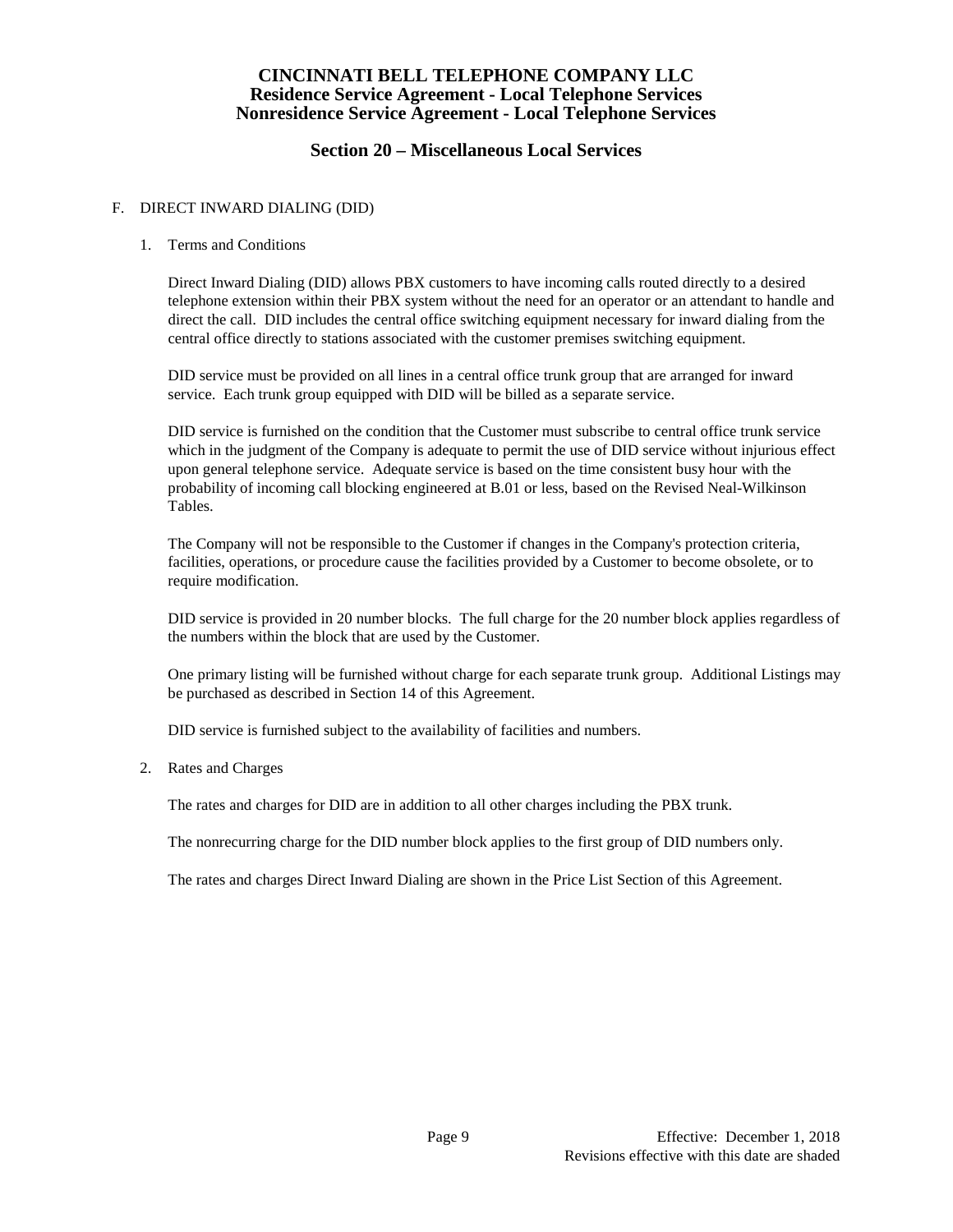**Section 20 – Miscellaneous Local Services**

#### G. DID CNAM Database

1. Terms and Conditions

This service provides business customers with the ability to add DID numbers to the CNAM database so that its listed name and associated DID numbers are displayed when dialing out, instead of just displaying the company's main phone number or PBX number. The charge associated with this service will be applied when a DID number is either added to the database or when there is a change to an existing DID number in the CNAM database. Name that appears can only be the listed name on the account. The numbers do not have to be consecutive.

### 2. Rates and Charges

The nonrecurring charge for this service is per DID number and can be found in the Price List Section of this Agreement.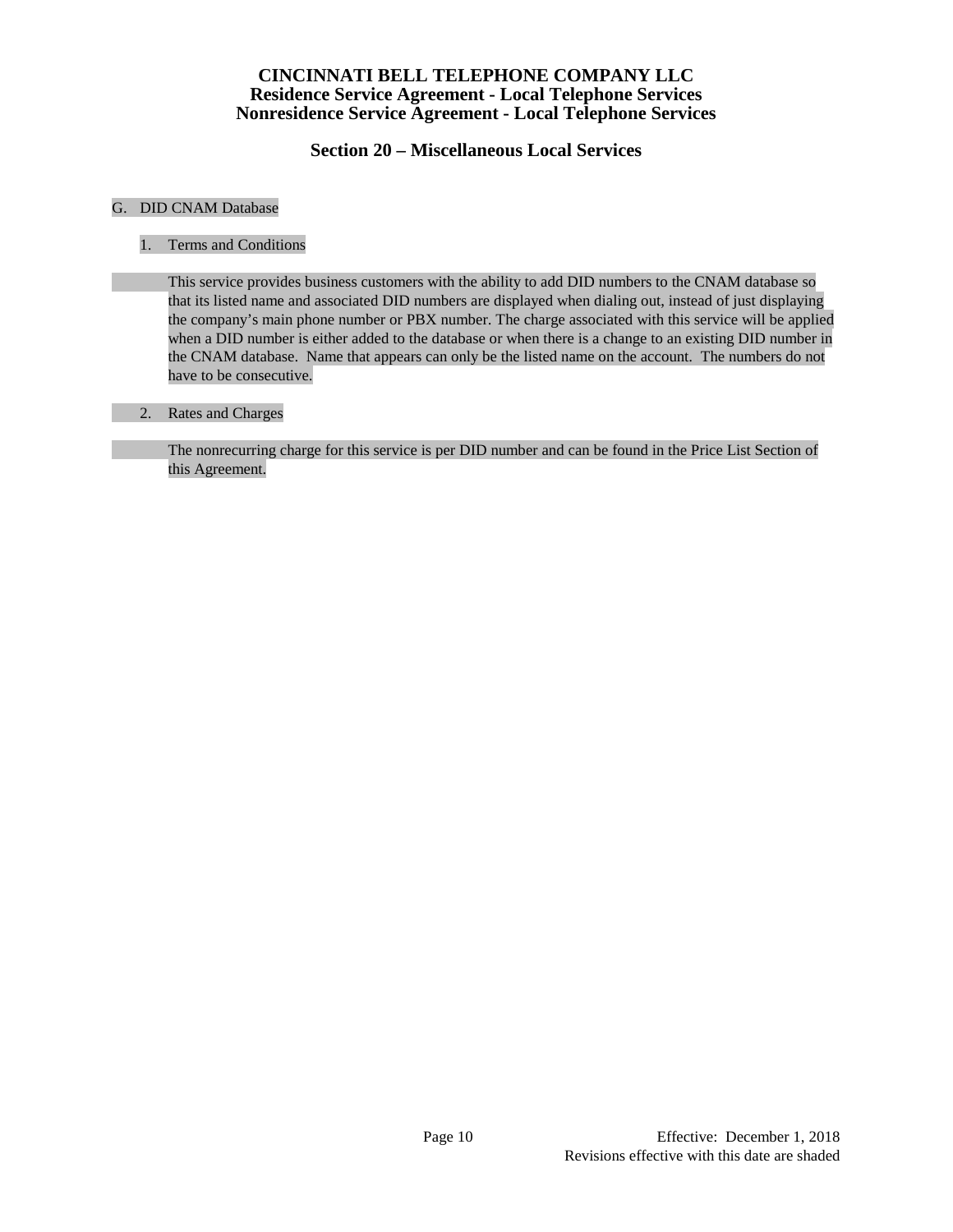## **Section 20 – Miscellaneous Local Services**

#### H. DISASTER REDIRECT

- 1. Definitions
	- a. Advanced Intelligent Network (AIN)

A service-independent, software-controlled product development architecture in which the network intelligence is located in computer nodes distributed throughout the network rather than in the originating and terminating Central Offices (CO).

b. Disaster Pattern

A predetermined set of call-handling instructions established by the Customer by which incoming calls to a telephone number will be rerouted in the event of a service interruption. Incoming calls to multiple telephone numbers at one location that are routed to the same telephone number or numbers in an identical manner will be considered one disaster pattern.

c. Percentage Allocation Routing

Reroutes incoming calls to a telephone number to different locations based upon a percentage distribution as determined by the Customer.

d. Time of Day/Day of Week Routing

Reroutes incoming calls to a telephone number to different location or different routing arrangement based upon the times of day/days of week when the call originates.

e. Trigger

Information within the Service Switching Point (SSP) which recognizes that AIN service logic is required for proper handling of a call and initiates that logic.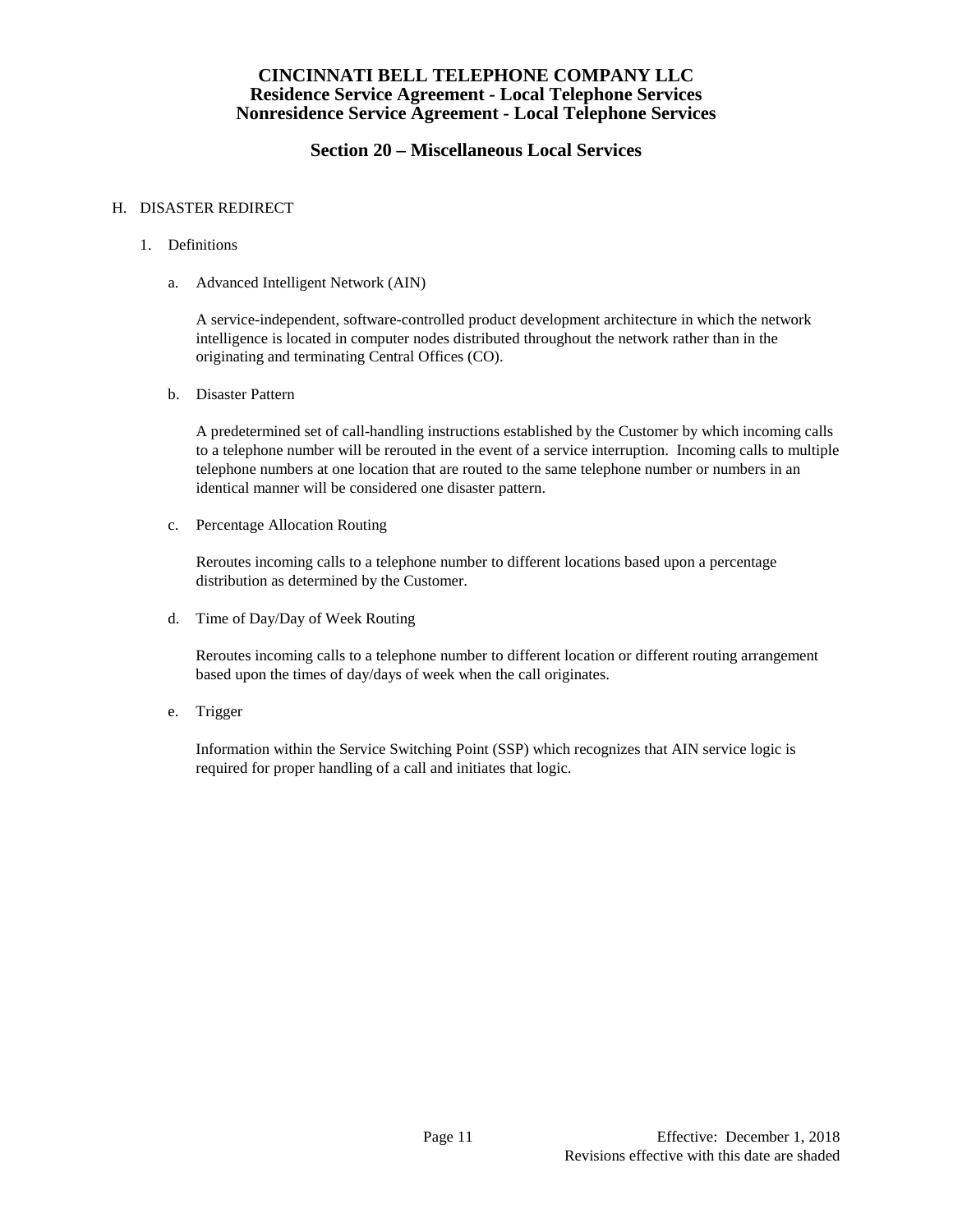## **Section 20 – Miscellaneous Local Services**

#### H. DISASTER REDIRECT (Continued)

#### 2. Terms and Conditions

Disaster Redirect is an AIN-based disaster recovery service which allows the Customer to establish predetermined routing plans for incoming voice and data traffic. The alternate routing plan is designed by the Customer, working with a Company representative at the time Disaster Redirect Service is established. This plan is loaded into an AIN Service Management System where it is dormant until activated.

In the event of a disaster, the Disaster Redirect Customer must contact the Company and provide a PIN in order to activate the trigger which initiates the alternate routing pattern(s). At that time, the traffic will be routed to a number(s) preselected by the Disaster Redirect Service Customer. Calls may be completed within the local or long distance network. Disaster Redirect will provide protection for a number of types of service interruptions, including PBX failures and cable cuts. In order to restore the original call routing, the Customer must contact the Company to deactivate the alternate routing plan.

The Customer may arrange for one or multiple disaster patterns in the routing plan. These routing patterns can include optional features such as Time of Day/Day of Week routing or Allocation routing. No changes to the Customer's Directory Number will be required when subscribing to this service.

The Customer shall work with a Company representative in designing a disaster routing plan. This plan may consist of one or more disaster patterns.

The Customer may add additional numbers or locations to its Disaster Redirect service at the rates in effect at the time of such addition, provided that the Company has sufficient resources to support such addition. If sufficient resources are not available, the Customer will be responsible for any special charges which may be required in order to add the additional numbers or locations to its Disaster Redirect Service.

The Customer may move the location of its Disaster Redirect service to another location, provided central office capacity and Disaster Redirect functionality exist. Initial nonrecurring charges will be reapplied. Termination charges will be applied in the event of a move to a location lacking sufficient central office capacity or Disaster Redirect functionality.

If calls are redirected to an intraLATA long distance number or to an interLATA carrier, the Customer is responsible for paying any toll or switched access charges which might apply to each call redirected to a location outside the local calling area.

Upon the Customer's request, the Company will assist in coordinating and testing the Customer's disaster plan once a year at no charge. Additional annual tests will incur charges comprised of the pattern activation rate. All disaster plan testing will take place between 11 p.m. and 7 a.m. unless otherwise agreed upon by the Company.

Disaster Redirect cannot be guaranteed functional unless both the called and calling parties are served by, and the call is routed through appropriately equipped central offices, and routed over appropriately equipped facilities for calls between such equipped central offices. In the event that a call originates or terminates outside the Cincinnati LATA, the Company will use its best efforts to maintain compatibility with any company required to complete such calls. The Company will not be liable for any Customer loss due to the handling of these calls.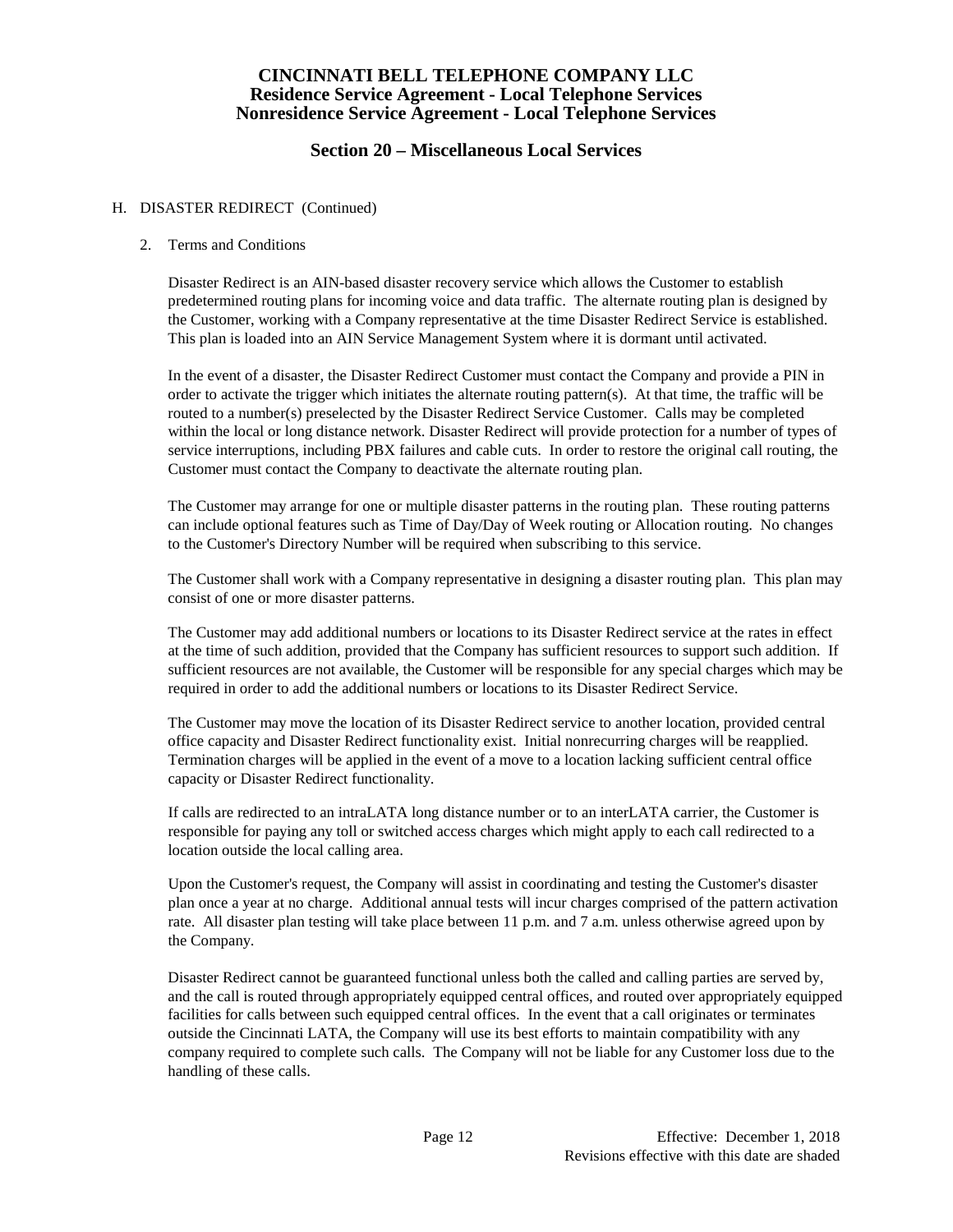## **Section 20 – Miscellaneous Local Services**

#### H. DISASTER REDIRECT (Continued)

The Company does not guarantee the availability or reliability of Disaster Redirect in the event of a network-affecting disaster.

Activation of Customer plans will be performed on a first come, first served basis. Upon request that Disaster Redirect be activated, the Company will make every effort to activate the service as quickly as possible. However, the length of delay between the time the Customer requests activation and the time that the activation actually occurs depends on factors such as the number of other Disaster Redirect activations being processed when an activation request is received as well as the network load at the time the request is received.

The Company shall not be responsible to the Customer or user if changes in any of the equipment, operations, or procedures of the Company used in the provision of Disaster Redirect render any facilities provided by the customer or user obsolete or require modifications or alterations of such equipment or system or otherwise affect its use or performance, provided the Company has met any applicable information disclosure requirements otherwise required by law.

Neither the Company, nor its agents, will be liable for any losses or damages of any kind resulting from the unavailability of its equipment or for any act, omission or failure of performance by the Company, or its employees, or agents. The Company will not be responsible for calls that cannot be completed as a result of repair or maintenance difficulties on Company facilities and equipment nor on equipment provided by the Customer.

Neither the Company, nor its agents assume liability for any loss of revenues, increased costs, expenses, liabilities or inconvenience experienced by the Customers due to any unsatisfactory performance of Disaster Redirect. Further, neither the Company, nor its agents, shall assume any liability for consequential, indirect or incidental damages.

The minimum service period for Disaster Redirect Service is 12 months.

If the Customer cancels, in whole or in part, any requested addition or modification to Disaster Redirect prior to installation of the service, the Customer will reimburse the Company for the actual expenses incurred by the Company in connection with such modification prior to the Company's receipt of notice of cancellation. However, the amount of such reimbursement should not exceed the charges for which the Customer would have otherwise been responsible.

Disaster Redirect is available to nonresidence Customers where facilities permit. Provision of Disaster Redirect is subject to the availability and operational limitations of the equipment and associated facilities.

3. Rates and Charges

The rates and charges Disaster Redirect are shown in the Price List Section of this Agreement.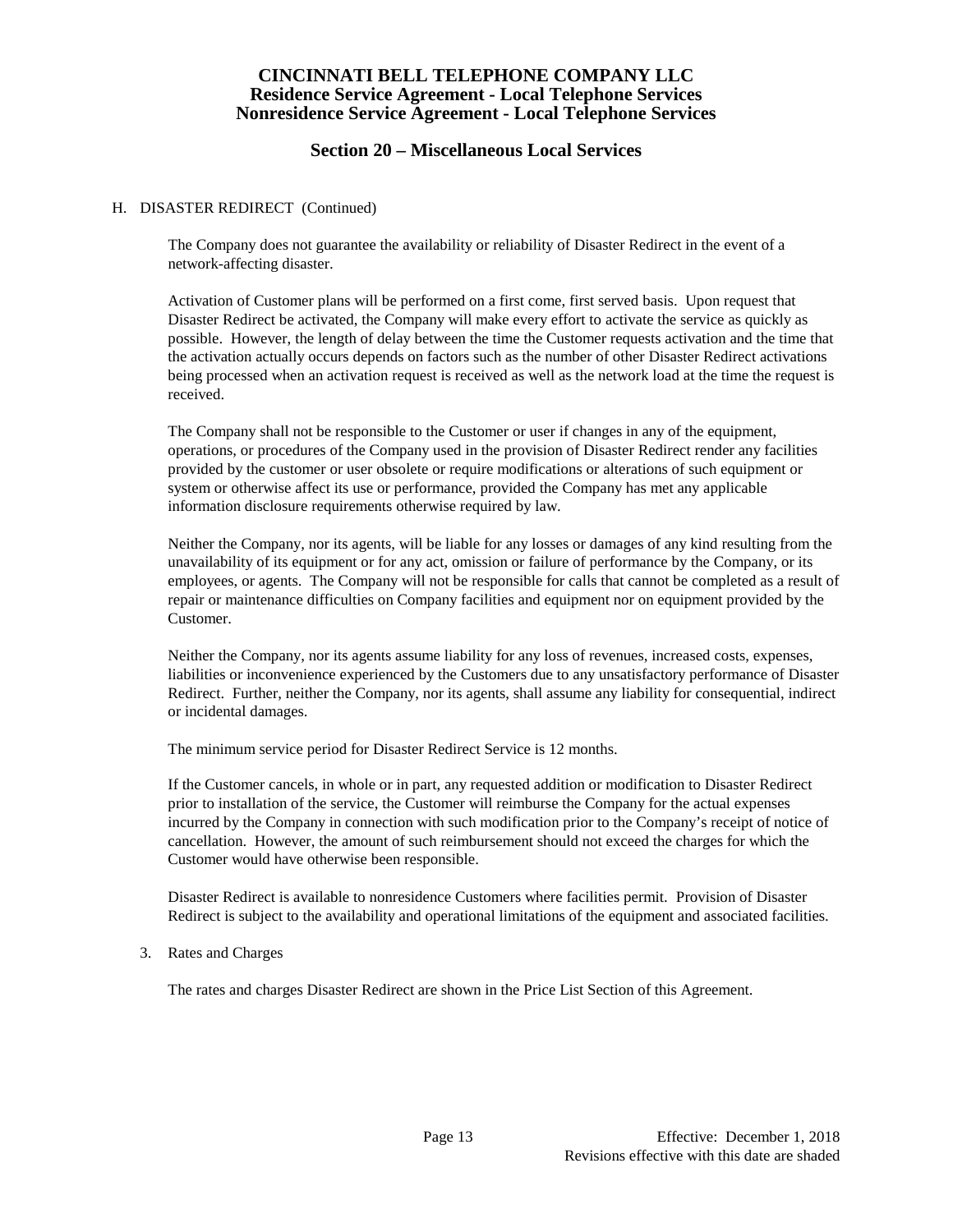## **Section 20 – Miscellaneous Local Services**

### I. DISCOUNTS - GOVERNMENT AND EDUCATION

#### 1. Municipal, County, and State Departments

A discount of 20 percent from the regular nonresidence monthly rates for flat rate or measured local exchange services lines or analog PBX trunks, provided pursuant to this Agreement or the Company's tariffs, is allowed to municipal, county, and state departments, and their branches having the qualifications indicated below. The discount in connection with measured service applies to the monthly rate but not to charges for local usage.

The service must be located in the administrative offices of the department or branches, and be used exclusively for municipal, county, or state governmental purposes.

In order to qualify for the discount, a municipal, county, or state department or its branch must be engaged in a governmental function and must derive its principal support from taxes levied by a municipality, county, or state. Municipal, county, or state departments or their branches which are engaged in non-governmental functions of a character similar to private business enterprises, and which do not derive their principal support from taxes levied by a municipality, county, or state, do not qualify for the discount.

- 2. Public, Parochial, and Private Schools
	- a. Local Exchange Service Lines and Analog PBX Trunks

A discount of 20 percent from the regular nonresidence monthly rates for flat rate or measured local exchange services lines or analog PBX trunks, provided pursuant to this Agreement or the Company's tariffs, is allowed to municipal, county, and state public schools and to parochial and private schools of the character indicated below. The discount in connection with measured service applies to the monthly rate but not to charges for local usage.

The service must be located in a school or its administrative offices and be used exclusively for school purposes.

A public school, in order to qualify for the discount, must be an elementary, middle or high school, or college with a curriculum of studies customarily provided in a public school, which derives its principal support from taxes levied for school purposes by a municipality, county, or state, and to which enrollment is open to the public generally.

A parochial or private school, in order to qualify for the discount, must be an elementary, middle or high school with a curriculum of studies similar to that customarily provided in a public school.

b. Broadband Connect Service

A discount of 20 percent from the regular Broadband Connect Service rate is allowed to those institutions, which are chartered by the State Board of Education pursuant to Section 3301.16, Revised Code, as well as, two year and four year colleges and universities accredited by the State Board of Regents.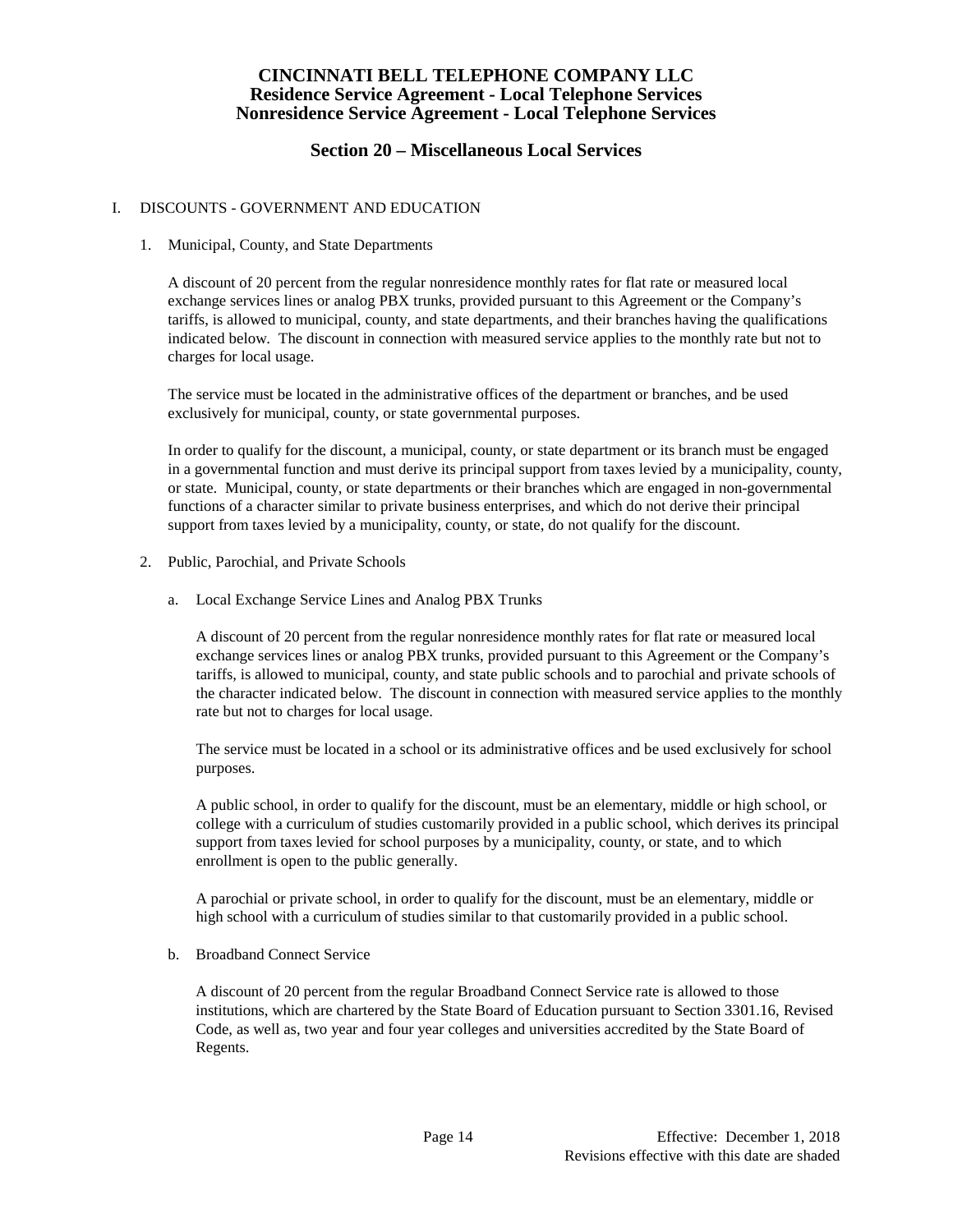## **Section 20 – Miscellaneous Local Services**

#### J. DUAL SERVICE

#### 1. Terms and Conditions

Dual Service allows calls to a telephone number to be sent simultaneously to two different addresses served from the same wire center. The provision of Dual Service assures the Customer continual service at both locations during the time of a move and will be limited to a maximum of 30 days.

Dual Service is limited to orders for a transfer of service within the same wire center where no telephone number change is involved. Dual Service will be offered subject to the availability of facilities and technical limitations. Dual Service will be available to Customers of access line service.

The following features are not compatible with Dual Service and will be temporarily unavailable at both locations until Dual Service is no longer subscribed.

Call Forwarding Busy Line Call Forwarding Don't Answer Call Tracing Call Waiting Deluxe Caller ID Calling Name and Number Repeat Dialing

2. Rates and Charges

. The rates and charges are to establish Dual Service only and are in addition to applicable portion of the monthly rate on both lines during the period of service overlap.

The rates and charges for Dual Service are shown in the Price List Section of this Agreement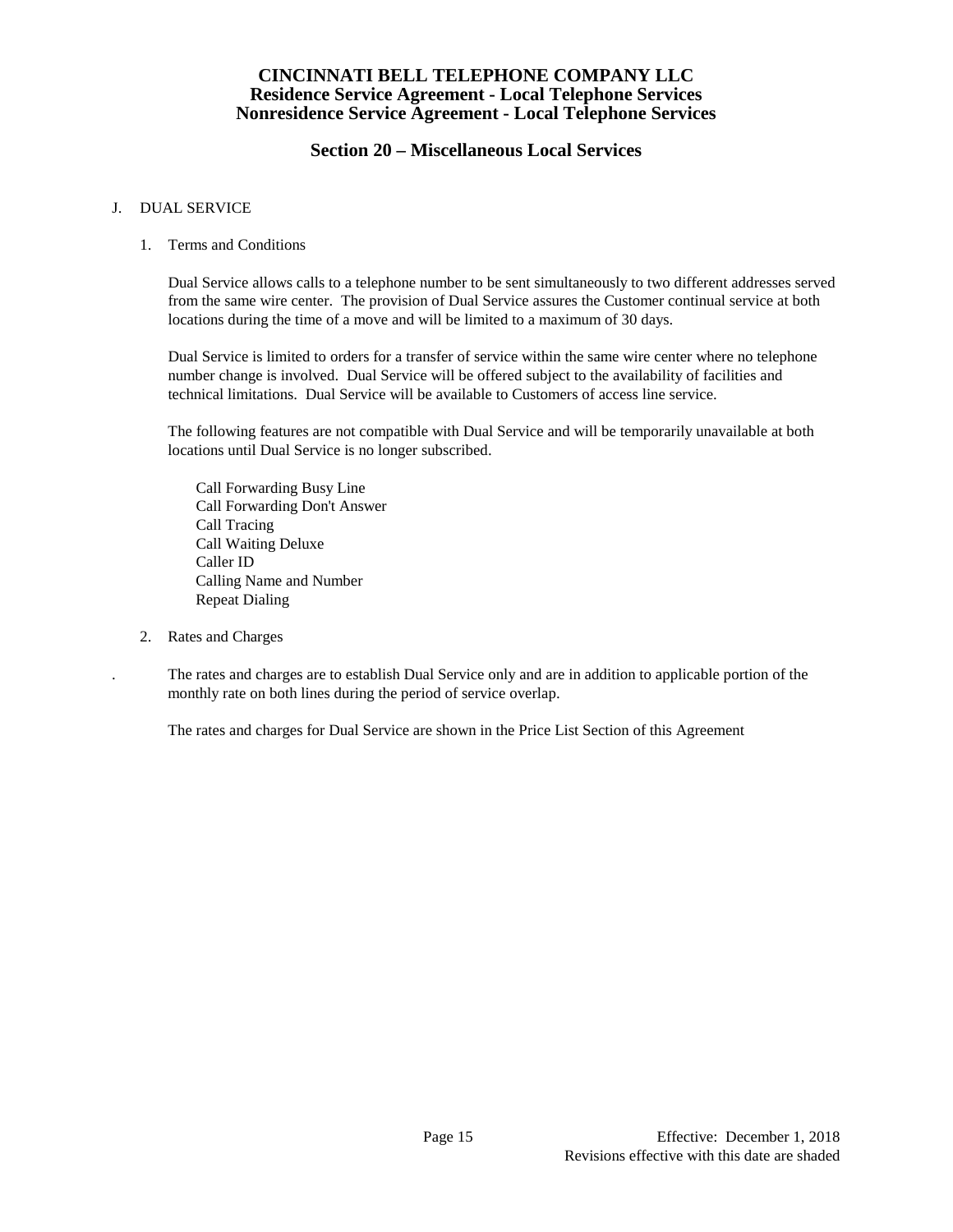# **Section 20 – Miscellaneous Local Services**

### K. HUNTING

1. Terms and Conditions

Hunting service is the process by which two or more exchange service lines of the same class, served from the same central office and furnished to the same customer, are grouped so that incoming calls overflow to the first non-busy line if the called line is busy. A busy signal is not given unless all the grouped lines are busy.

Hunting service may be set up on a serial, sequential or multiline group basis.

Charges for Hunting on exchange access lines are in addition to the regular local exchange service access line rate.

2. Rates and Charges

The rates and charges for Hunting service are shown in the Price List Section of this Agreement.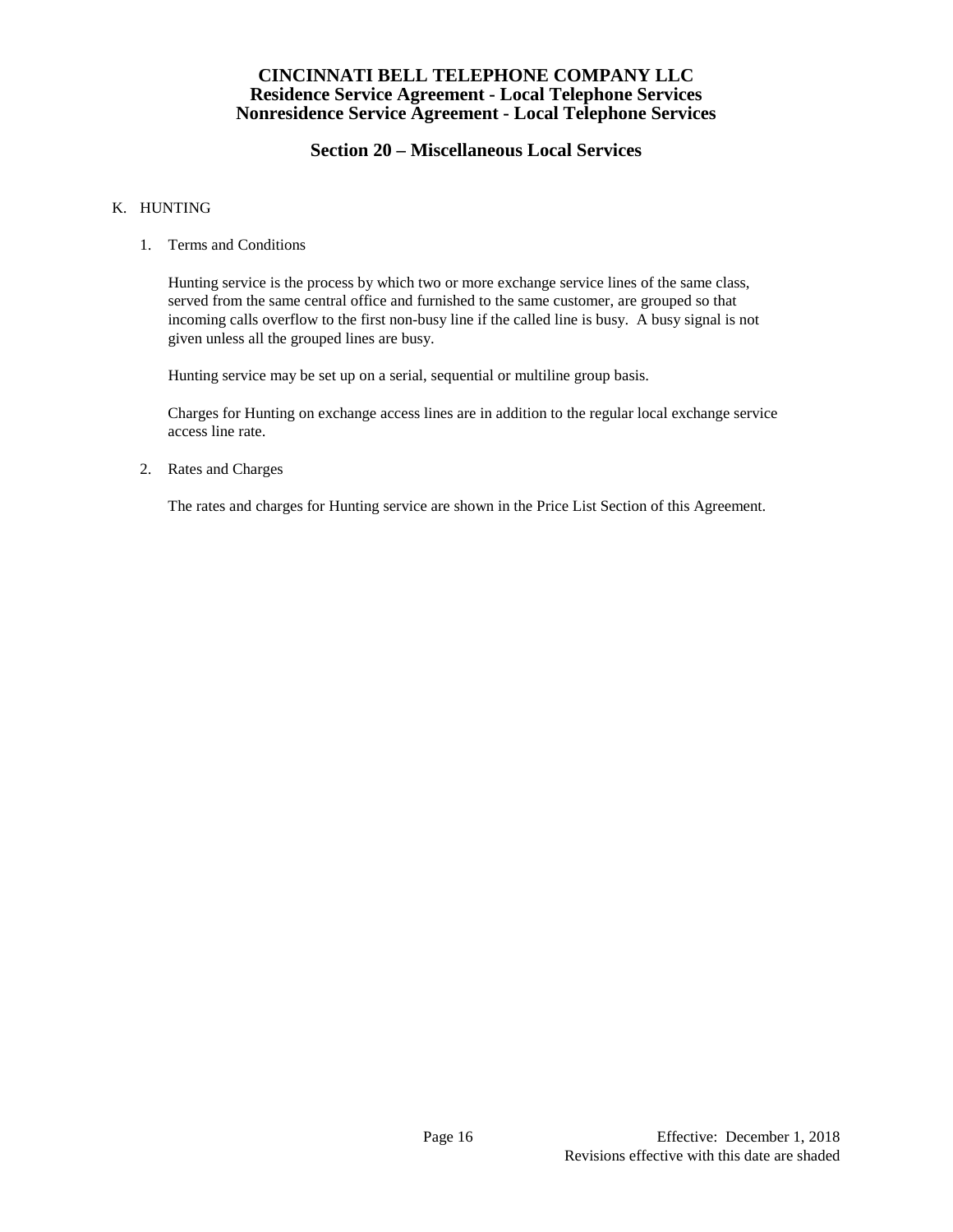# **Section 20 – Miscellaneous Local Services**

### L. LOCAL CONFERENCE SERVICE

### 1. Terms and Conditions

Local conference service consists of furnishing local connections on three or more exchange access lines subject to equipment limitations; or combinations of three or more exchange access lines on one connection at the same time so that each may communicate with all the others. Service between all connections must be local.

Local conference service is offered only when all connections are between exchange access lines having the Cincinnati and Kentucky Metropolitan exchanges in their local calling areas.

One class of service is offered, whether the call is to specified persons or specified numbers. The Company will upon request, endeavor to arrange for the establishment of a local conference connection at a specified time.

Charges for local conference calls are billed only to the originating Customer. Chargeable time begins when connection is established between all the persons on the conference and ends when the connection is terminated at all points. A Customer's request that a conferee be added to or disconnected from a conference call on which conversation is in progress, is considered as terminating the call and initiating a new call to the revised group.

2. Rates and Charges

The rates and charges for Local Conference Service are shown in the Price List Section of this Agreement.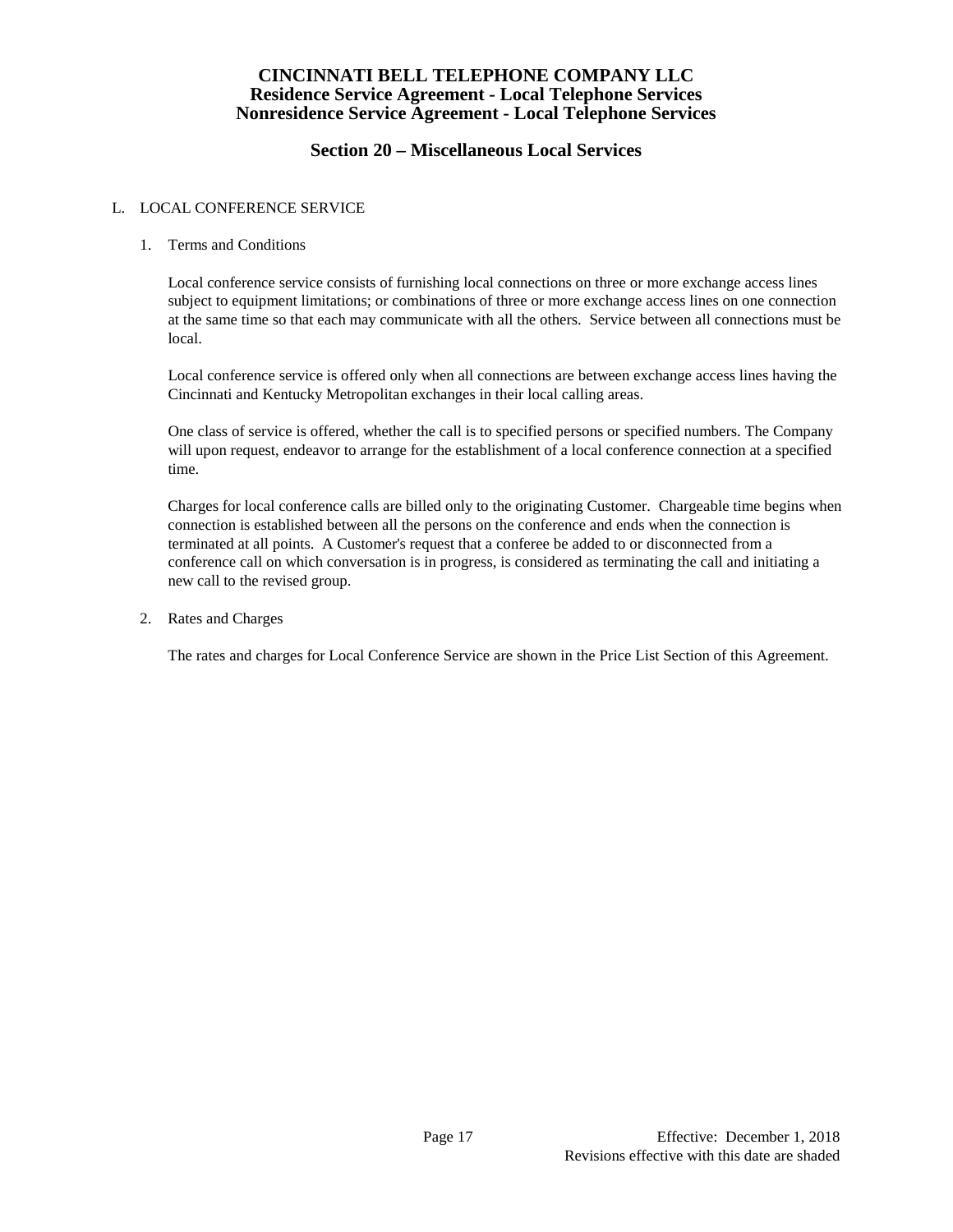# **Section 20 – Miscellaneous Local Services**

#### M. LOCAL SERVICE FREEZE

Local Service Freeze (LSF) will be provided upon Customer request to control instances of unauthorized switching of local service.

Only the Customer to LSF can authorize the removal of LSF from the account to allow for an authorized migration of service to another local service provider.

Approved methods of LSF removal include:

- 1. Submission of Letter of Agency (LOA) to the Company with the current Customer's signature.
- 2. Three-way telephone call with the Company representative, the current Customer, and the potential new local service provider.
- 3. Customer's electronically signed authorization.

The Company will adhere to applicable state and/or federal guidelines for preferred carrier freeze for local exchange service.

There is no recurring charge or nonrecurring charge to add or remove LSF.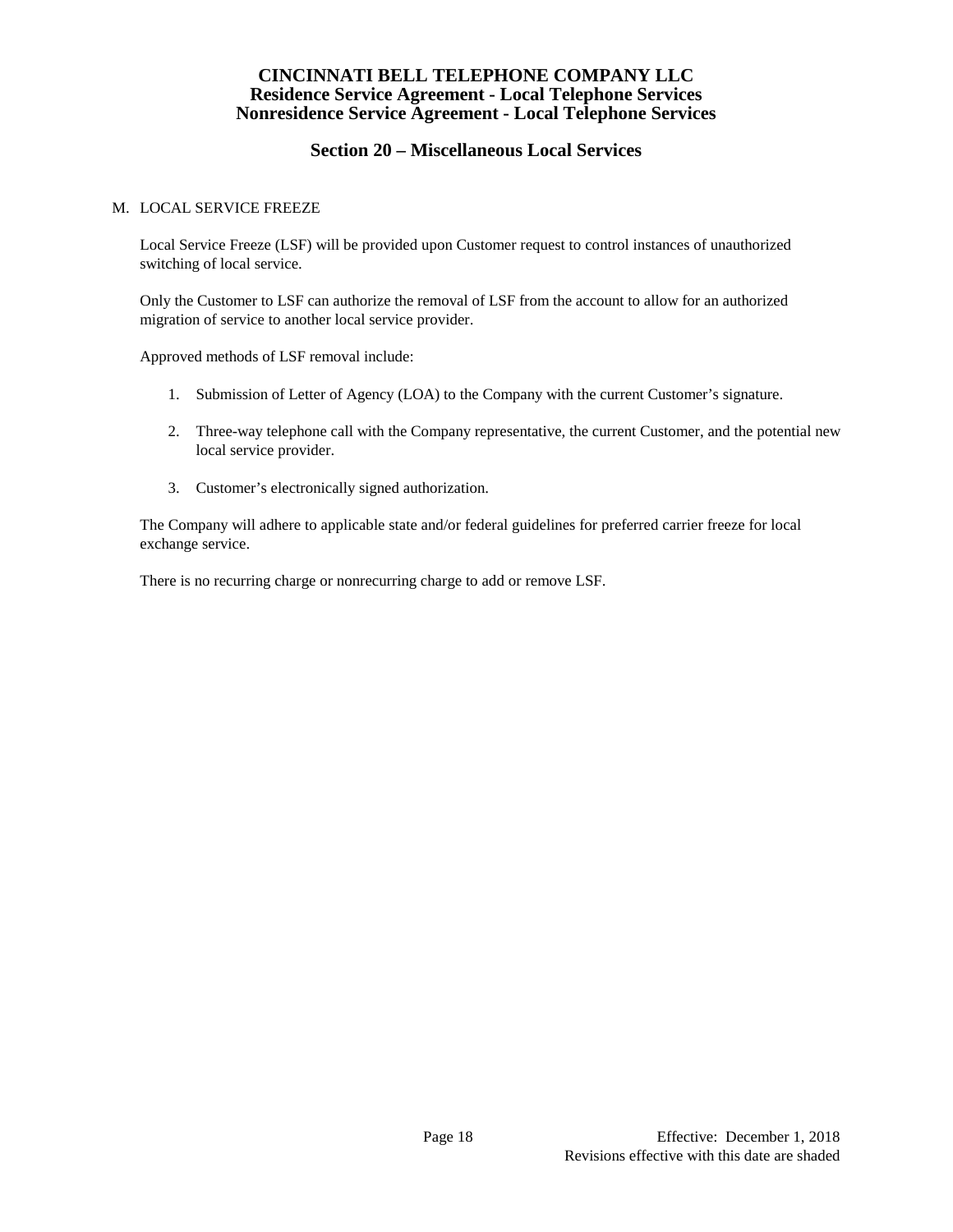## **Section 20 – Miscellaneous Local Services**

### N. MAKE BUSY AND BREAK HUNT

#### 1. Terms and Conditions

"Make Busy" and "Break Hunt" are two methods of restricting traffic. With these arrangements, a key is provided at the Customer's location which either makes certain lines busy or breaks the hunting from certain lines so that calls may be directed to a centralized point or to a specific line or lines. At least one line of a group of exchange service lines must be excluded from Make Busy.

The features are provided only with individual nonresidence line service, subject to the availability of facilities. The Make Busy and Break Hunt features use equipment arrangements in the central office which are considered standard by the Company.

A private line channel for control is required between the serving central office and the Customer's location. A closure on the control channel is required at the customer's control location to activate and deactivate the features. The closure is normally provided by an externally mounted locking type key (cut-off key).

Provision of these features is based on the serving central office and the Customer's control location being in the same central office area. When the serving central office and the Customer's control location are not in the same central office area, charges apply equal to the estimated cost for any additional equipment or facilities required to provide the features.

2. Rates and Charges

The rates and charges for Make Busy and Break Hunt are shown in the Price List Section of this Agreement.

For a change from Make Busy to Break Hunt or vice versa, or from one line equipped to another, the specified initial charge applies.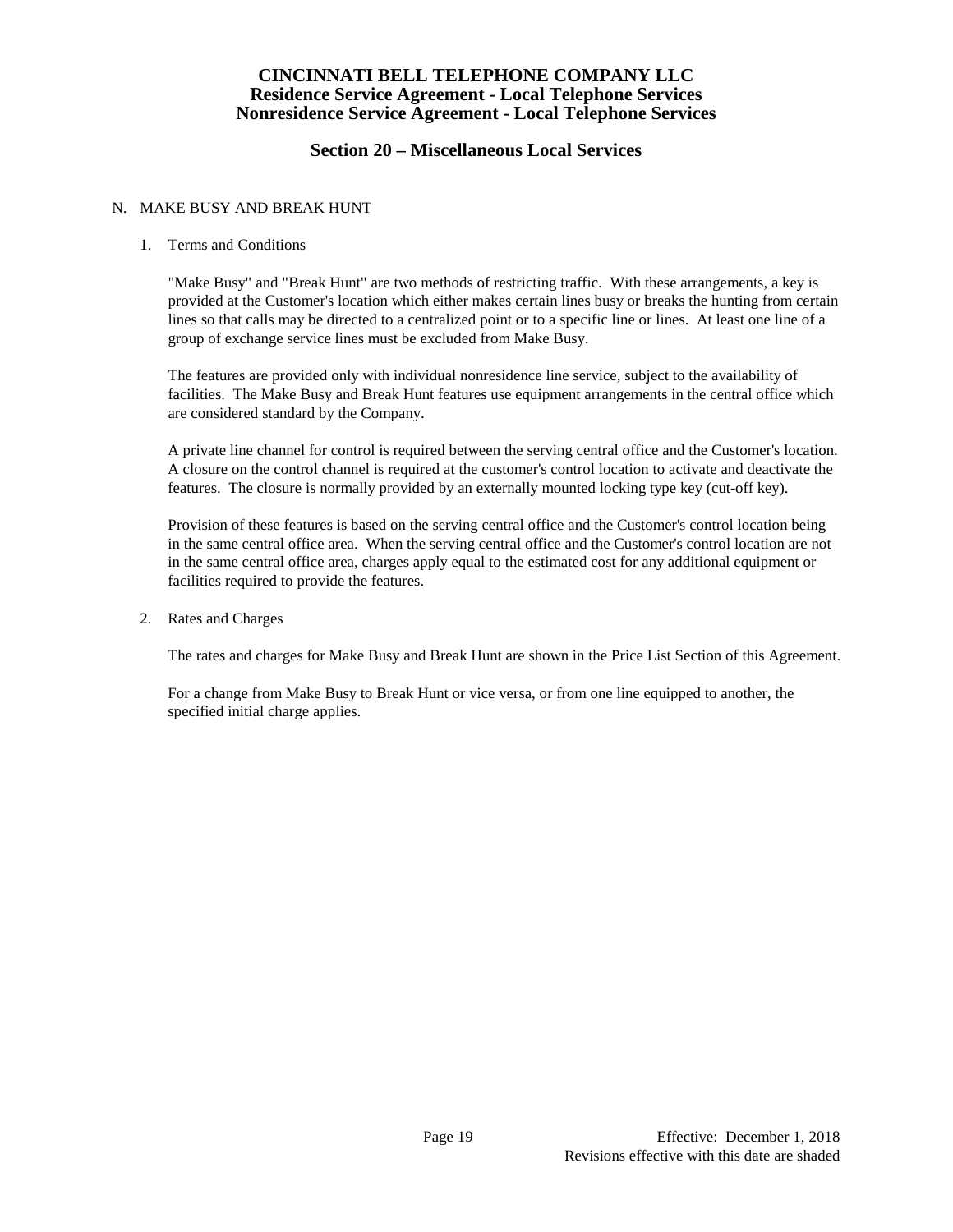# **Section 20 – Miscellaneous Local Services**

### O. ORIGINATING LINE NUMBER SCREENING

1. Terms and Conditions

Originating Line Number Screening is a two digit code passed by the Company's local central office switch with the Automatic Number Identification (ANI) at the beginning of a call that provides information about the line originating the call. The information provided in the two digit code is designed to inform the exchange or interexchange carrier and/or the operator service provider about certain service classes or special characteristics of the billing number associated with the line originating the call. Under this arrangement, operators should accept only those originating toll calls that are made collect, billed to a third number, or billed to a calling card.

Originating Line Number Screening is offered to non-residence individual line, trunk line, and pay telephone access line customers.

Customers subscribing to Originating Line Number Screening are responsible for all toll calls originating from their line which are not solely carried over the Company's facilities.

If a call originates with the Company, but is not carried solely over the Company's facilities, the Company will send, with an ANI, the two digit code that identifies the call as being selectively screened. The Company assumes no liability for calls completed by any other entity or carrier, as long as the two digit code accompanies that ANI forwarded to the other entity or carrier. The Company is responsible for properly handling calls, which are selectively screened, and are not carried over any other carrier's network or facilities.

Originating Line Number Screening is offered subject to the availability of suitable facilities and equipment.

The minimum service period for Originating Line Number Screening is one month.

2. Rates and Charges

The rates and charges applicable to Originating Line Number Screening Service are in addition to all other rates and charges.

The rates and charges for Originating Line Number Screening are shown in the Price List Section of this Agreement.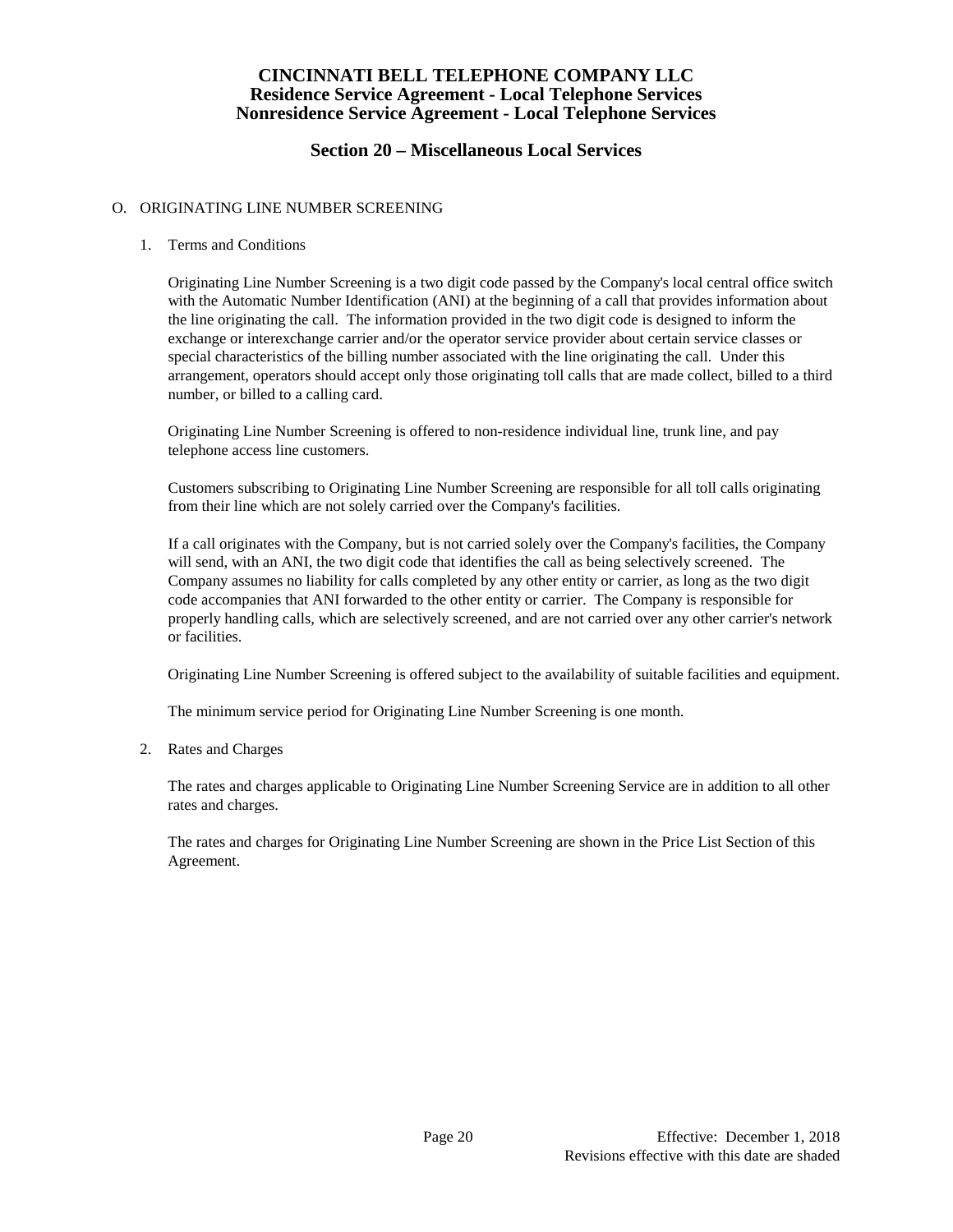# **Section 20 – Miscellaneous Local Services**

#### P. PUBLIC ANNOUNCEMENT SERVICE

- 1. Terms and Conditions
	- a. General

Use of Company facilities for public announcement service is subject to the following conditions:

- 1. For purposes of identification, exchange service customers who transmit recorded announcements over facilities provided by the Company must include in the recorded message the name of the organization or individual responsible for the service and the address at which the service is provided.
- 2. Customers transmitting factual announcement such as time, weather, stock market quotations, airline schedules, and similar information are excluded from the preceding conditions.
- 3. Failure to comply with the provisions of this Agreement will be cause for termination of the service.
- 4. The Company will reveal on request, to the extent the information is available from its records, the identity of the individual responsible for service with which announcement facilities have been associated.
- 5. Public Announcement Service employing customer-provided terminal equipment will be furnished only where facilities are available and only when the provider purchases as many public announcement service access lines as may be required to adequately serve all calls received without interfering with any of the services offered by the Company. The Company reserves the right to evaluate the effect on facilities usage of public announcement services which may result in long holding times and create equipment blockage in the central office. In the event that Public Announcement Service causes significant interference, the Company has the right to discontinue service without prior notification to the customer.
- b. Responsibility of the Company

The Company will not be responsible for any loss or damage, or for any impairment or failure of the service, arising from or in connection with the use of customer-owned equipment or facilities and not caused solely by the negligence of the Company.

Telephone service furnished by the Company is not represented as adapted to the transmission of prerecorded messages. The use of customer-provided terminal equipment employed for public announcement service in connection with the facilities of the Company is permitted only on the condition that the liability of the Company for damages arising out of mistakes, omissions, interruptions, delays, or errors or defects in transmission, or failures or defects in the Company equipment occurring in the course of furnishing service and not caused by the negligence of the Customer, or of the Company in failing to maintain proper standards of maintenance and operation and to exercise reasonable supervision, will in no event exceed an amount equivalent to the proportionate charge to the Customer for the period of service during which such mistake, omission, interruption, delay, or error or defect in transmission, or failure or defect in the Company equipment occurs.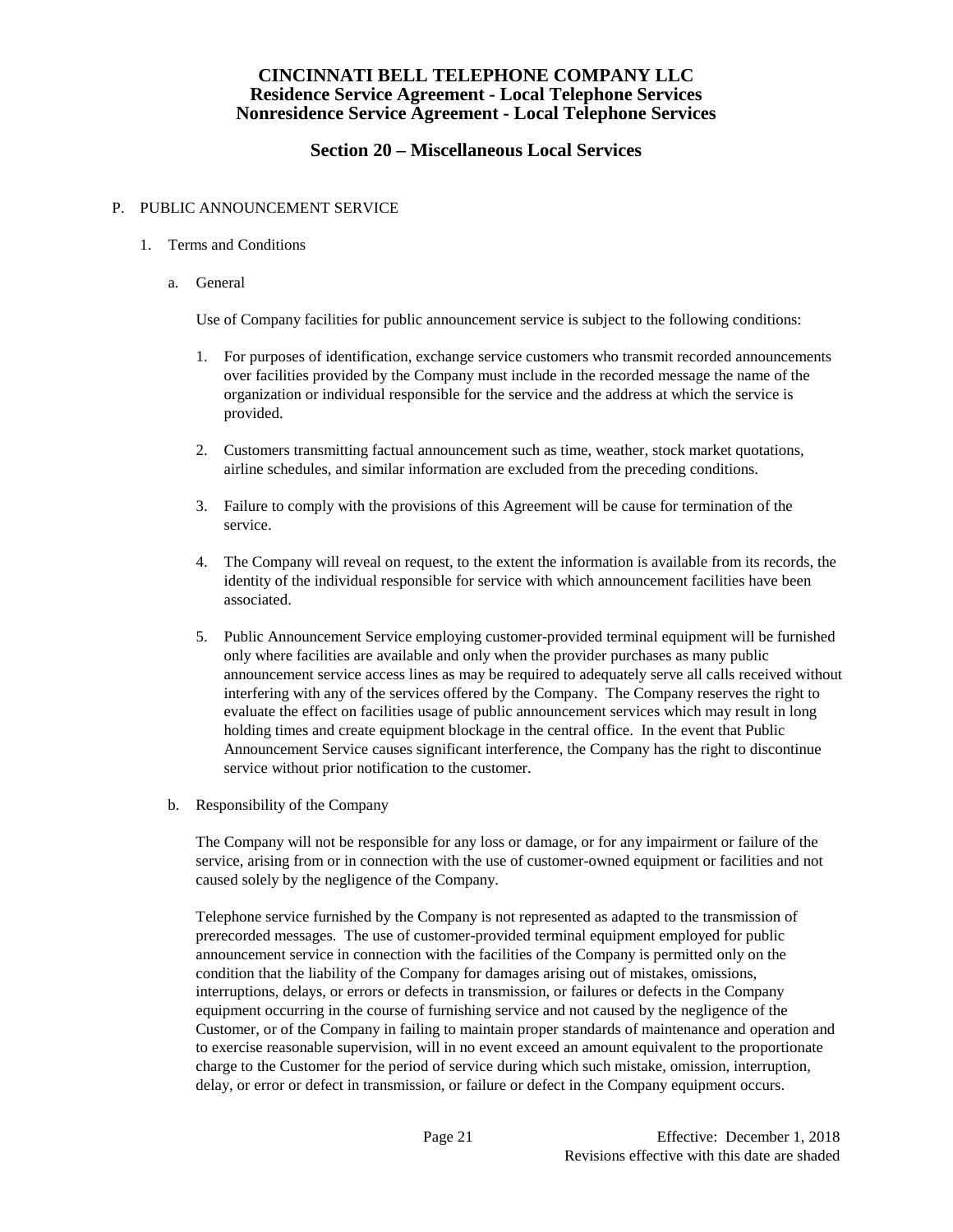## **Section 20 – Miscellaneous Local Services**

### P. PUBLIC ANNOUNCEMENT SERVICE (Continued)

#### c. Obligation of the Customer

 The Customer is responsible for obtaining all necessary permission, licenses, written consents, waivers and releases and all other rights from all persons whose work, statements or performance are used in connection with public announcement service, and from all holders of copyrights, trademarks and patents used in connection with the service.

 The Customer will be liable for, and will indemnify, protect, defend and save harmless the Company against all suits, actions, claims, demands and judgments, of all costs, expenses and counsel fees incurred on account thereof, arising out of and resulting directly or indirectly from Public Announcement Service or in connection with it, including but not limited to, any loss, damage, expense, or liability resulting from any infringement or claim of infringement, of any patents, trademark, copyright, or resulting from any claim of libel or slander, or any other claims related to the content of the program material.

 The Customer assumes all financial responsibility including other specific rates and charges under this Agreement for all costs involved in providing Public Announcement Service.

 The Customer has exclusive responsibility and control over the content, quality and characteristics of speech used in the recording. The Company assumes no liability for the quality of, defects in, or contents of the recording. The Customer must exclude from the message or announcement any matter whose dissemination is prohibited by law. In the event that the contents of the Customer's message or announcement are found to be unlawful by any appropriate law enforcement or regulatory agency, the Company reserves the right to refuse service or to terminate service upon receipt of an order from that agency so directing.

#### 2. Rates and Charges

The monthly rates and nonrecurring charges for Public Announcement Service lines are the same as specified for flat rate nonresidence lines and hunting, where applicable. Additionally, a monthly Network Surcharge applies to each line, except the Network Surcharge does not apply where the Customer subscribes to not more than five Public Announcement Service access lines.

The rates and charges for Public Announcement Service are shown in the Price List Section of this Agreement.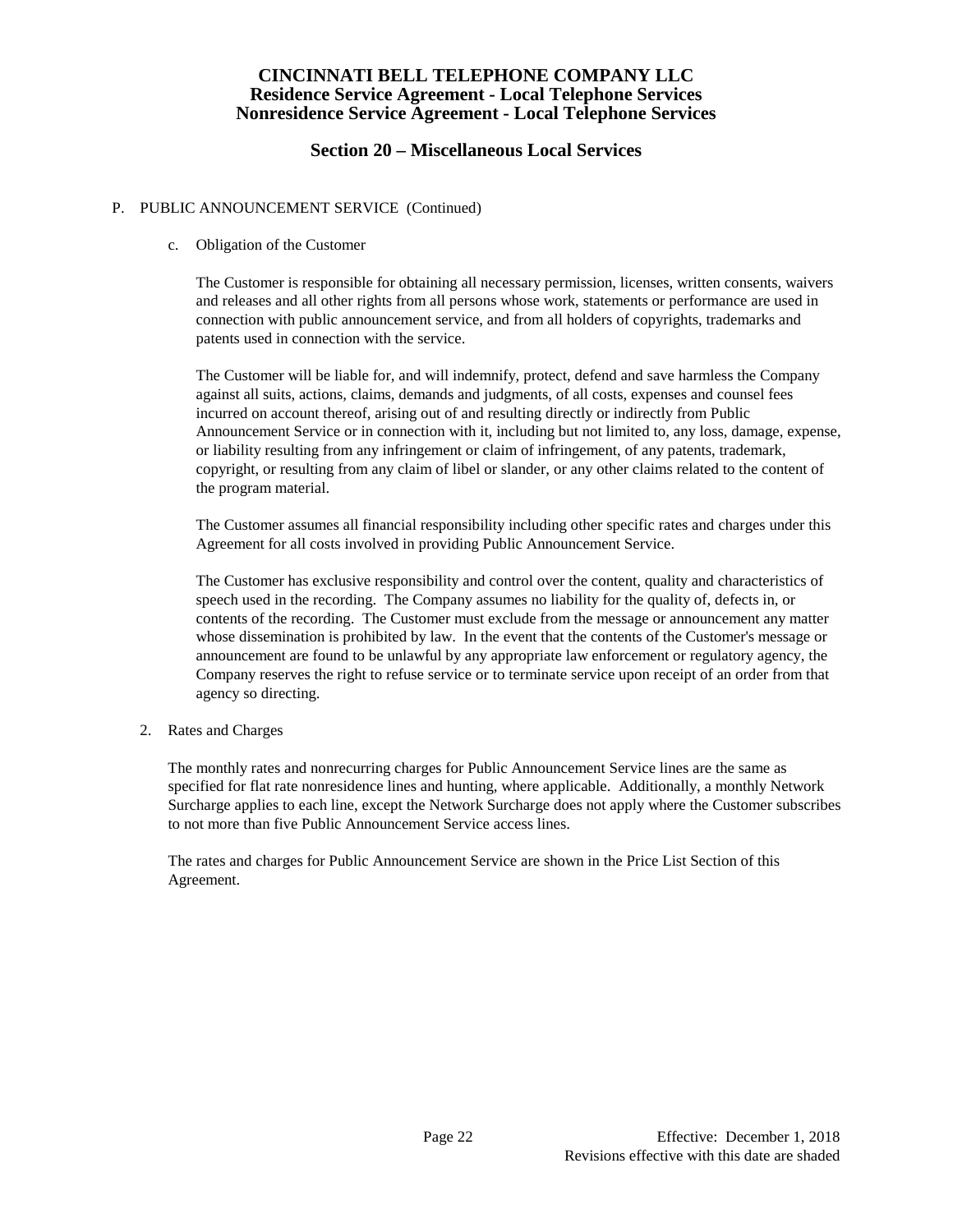# **Section 20 – Miscellaneous Local Services**

### Q. REMOTE CALL FORWARDING

1. Terms and Conditions

Remote Call Forwarding (RCF) allows a call placed from a station (the originating station) to a Customer's (the RCF Customer) telephone number (the call forwarding location) to be automatically forwarded by Company central office equipment to another station designated by the RCF Customer (the terminating station) which is (1) interexchange, (2) local exchange service, (3) 800 Service, or (4) foreign exchange (FX) service. RCF may be used with foreign exchange service to forward calls via network facilities when the foreign exchange line is busy. This service is available only where the terminating station has incomingcall dial capability.

RCF service is offered subject to the availability of suitable facilities.

RCF service is not offered where the terminating station is a coin telephone.

The Company will not provide identification of the originating telephone number to the RCF customer.

Transmission characteristics may vary depending on the distance and routing necessary to complete the remotely forwarded call.

RCF is not represented as being suitable for satisfactory transmission of data.

Regular Call Forwarding should not be offered as a feature at the RCF terminating station.

Remote Call Forwarding is provided on the condition that the Customer subscribes to sufficient RCF features and facilities to adequately handle calls to the terminating station(s) without interfering with or impairing any services offered by the Company. If in the opinion of the Company, additional RCF features at the call forwarding location or facilities at the terminating station are needed, the Customer will be required to subscribe for such additional RCF features and facilities. In the event the Customer refuses to subscribe for these additional RCF features and facilities, the Customer's RCF service will be subject to termination.

One Directory Listing is provided without additional charge in the directory covering the exchange in which the call forwarding central office is located.

The minimum service period for RCF is two months.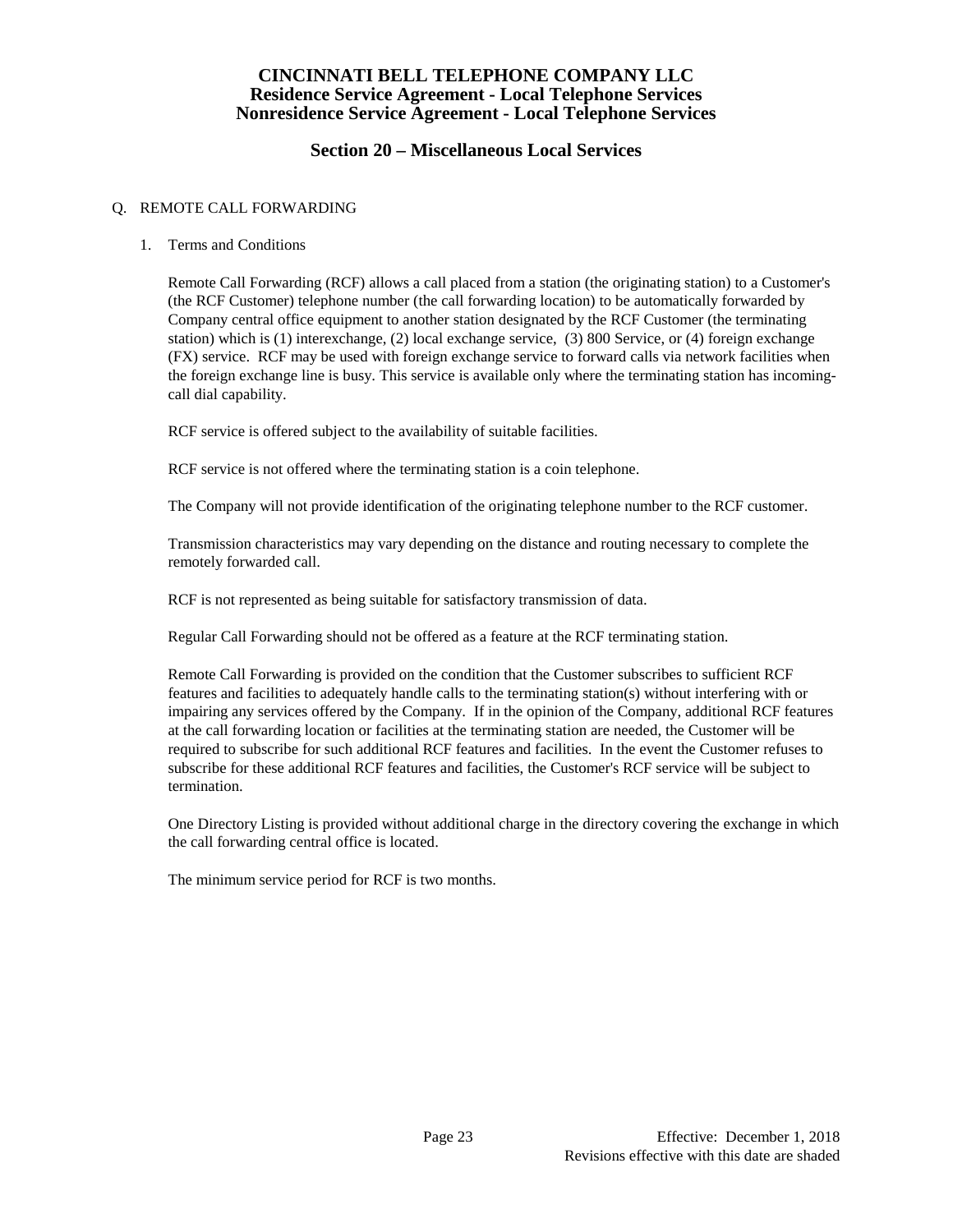# **Section 20 – Miscellaneous Local Services**

### Q. REMOTE CALL FORWARDING (Continued)

- 2. Rates and Charges
	- a. Message Charges

The message charges applicable to remotely forwarded calls are comprised of two separate charges:

1. Charge for the portion of the call from the originating station to the call forwarding location

The charge for this portion of a remotely forwarded call will be the charge applicable for the type of call involved.

2. Charge for the portion of the call from call forwarding location to the terminating station.

The Remote Call Forwarding Customer is responsible for the applicable customer-dialed stationto-station toll charge. On local calls, the Customer is responsible for the payment of a per minute charge equivalent to the measured service usage charges for originated customer-dialed measured service calls as specified in Section 4 of this Agreement.

Usage allowances are not applicable to RCF. The preceding charges apply to all calls answered at the terminating station, including person-to-person and collect calls, even though such calls might not be accepted at the answering location.

b. Number Changes

The initial nonrecurring charge applies each time:

The number is changed at the call forwarding location.

The number to which calls are forwarded is changed at the request of the Customer.

c. Remote Call Forwarding Feature

The rates and charges are for the Remote Call Forwarding feature only and are in addition to applicable rates and charges for service and equipment with which it is used.

The rates and charges for Remote Call Forwarding are shown in the Price List Section of this Agreement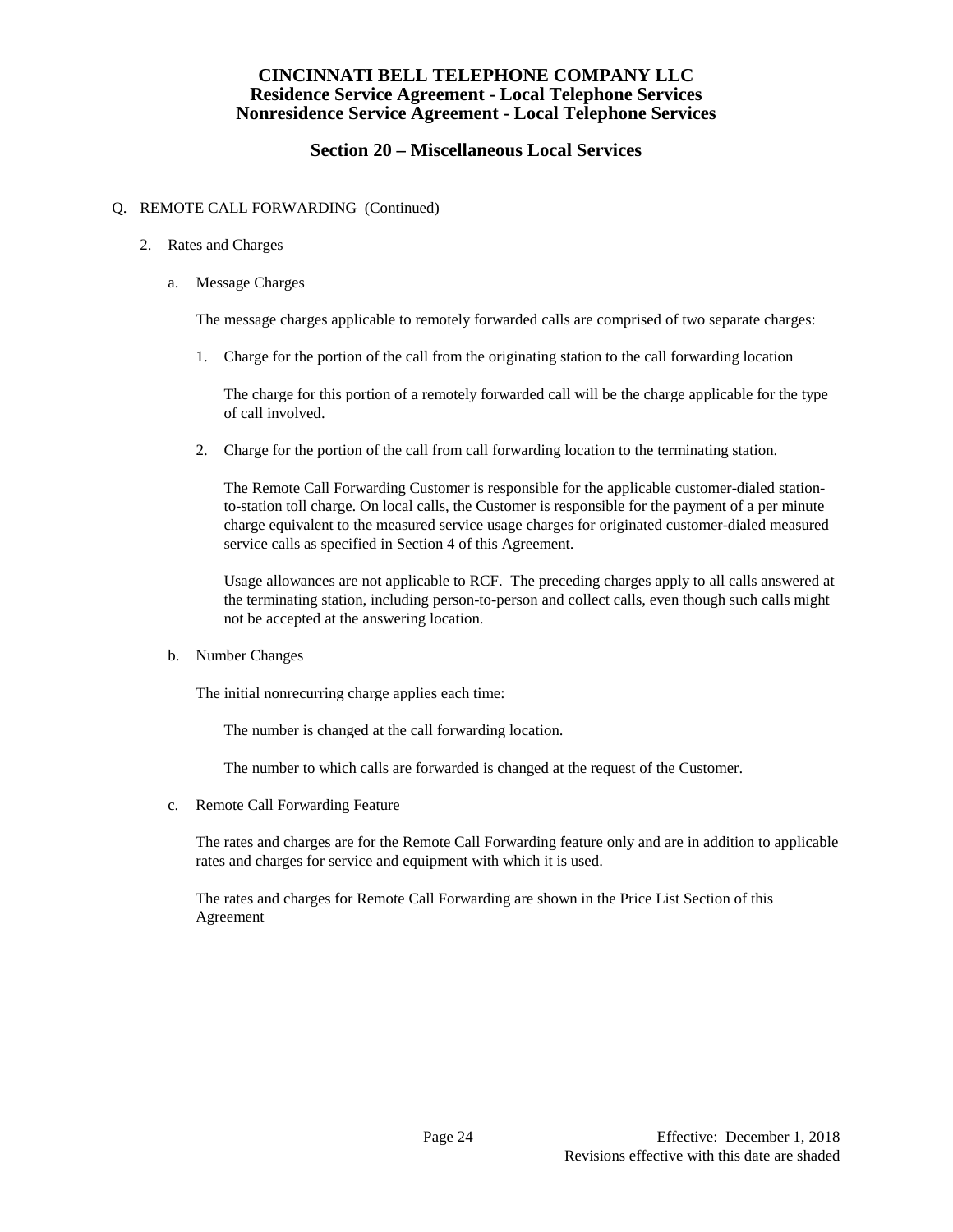# **Section 20 – Miscellaneous Local Services**

### R. SELECTIVE CALL ACCEPTANCE

1. Terms and Conditions

Selective Call Acceptance allows a Customer to establish a list of numbers that are to be accepted on the Customer's line. When an incoming call is from a telephone number that is on the list, it will be completed. If an incoming call is from a telephone number that is not on the list, it will be routed to a local telephone number that has been predetermined by the Customer. A Company representative will work with the Customer to initialize and update the acceptance list. The number of telephone numbers that appear on the acceptance list will be subject to Customer needs and technical feasibility.

A nonrecurring charge applies to the initialization of the acceptance list and any subsequent updates to the list.

Selective Call Acceptance calls will be routed within the local network.

If the network receives a calling party number where the handling of the call has not been predetermined, (i.e. new telephone number), the call will be routed to a predetermined default location, that has been selected by the Customer.

If the network does not receive the required information necessary to process a call (i.e. out-of-area), the call will be routed to a predetermined default location that has been selected by the Customer.

In the event that a call originates outside the Cincinnati LATA, the Company will use its best efforts to maintain compatibility with any carrier required to complete such calls.

Provisioning of this service is subject to the availability and operational limitations of the equipment and associated facilities. A Company technician will review each Customer line in order to determine technical feasibility and any possible impact to other services that the Customer has on their line.

Standard network traffic controls within the Customer's serving central office may limit the number of queries launched to this service. If this occurs, normal call processing will occur as if the Customer did not have the Selective Call Acceptance service, i.e. calls will not be screened by Selective Call Acceptance.

2. Rates and Charges

The rates and charges for Selective Call Acceptance are shown in the Price List Section of this Agreement.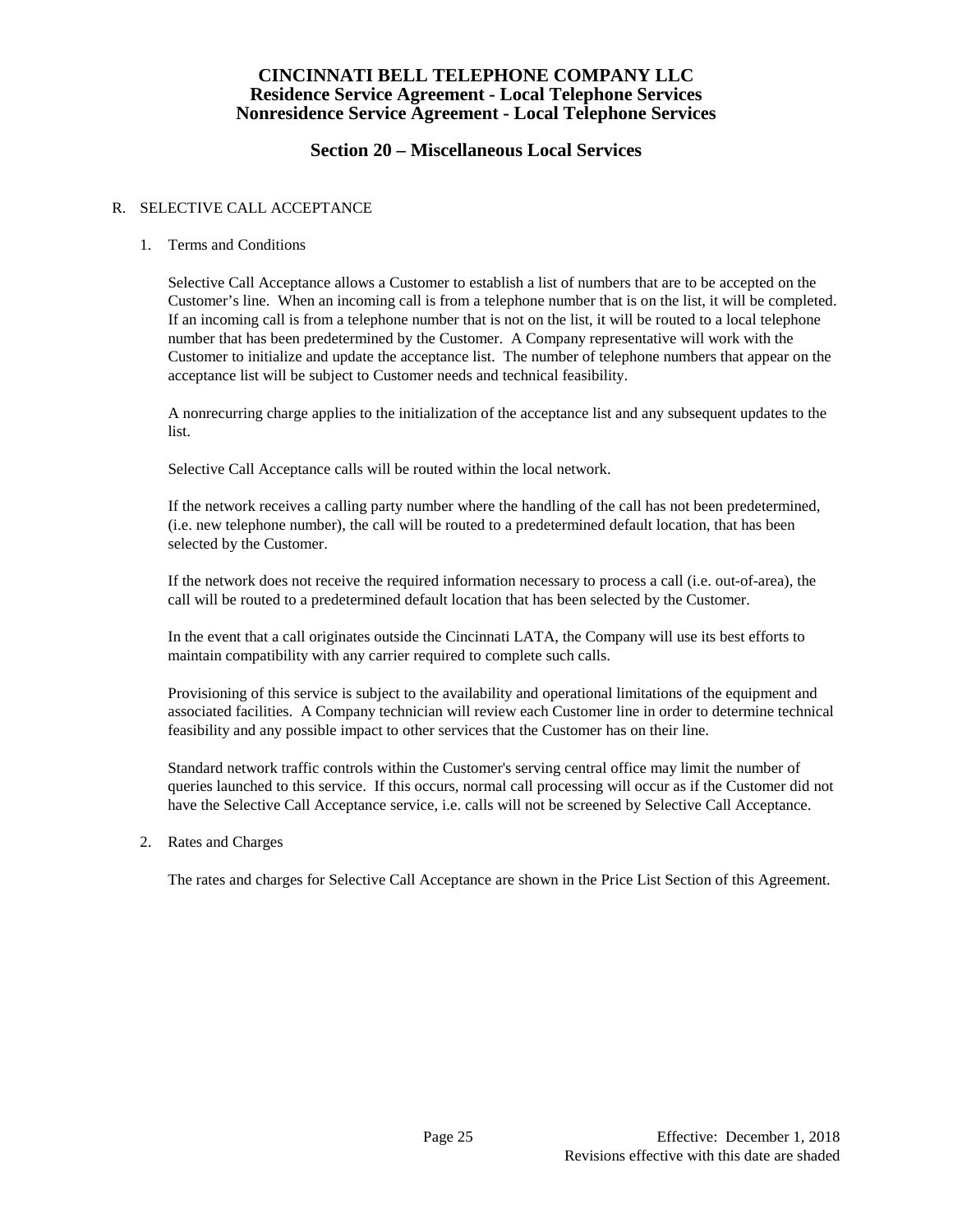# **Section 20 – Miscellaneous Local Services**

## S. SELECTIVE CLASS OF CALL SCREENING

1. Terms and Conditions

Selective Class of Call Screening service enables a Customer, through Company operator identification, to restrict outgoing toll calls from the Customer's station users. Only toll calls which are charged to the called telephone number, a third number, or a Company calling card account are permitted.

. All local calls and calls to Company numbers such as repair service, directory assistance, and public emergency service numbers such as 911 will be permitted from the establishment.

Selective Class of Call Screening is available only where facilities permit, to colleges or universities, hospitals, hotels, motels, and other such institutions.

2. Rates and Charges

Selective Class of Call Screening customers must pay a service establishment charge per establishment plus an initial and monthly charge per trunk equipped with Selective Call of Call Screening.

The rates and charges for Selective Class of Call Screening are shown in the Price List Section of this Agreement.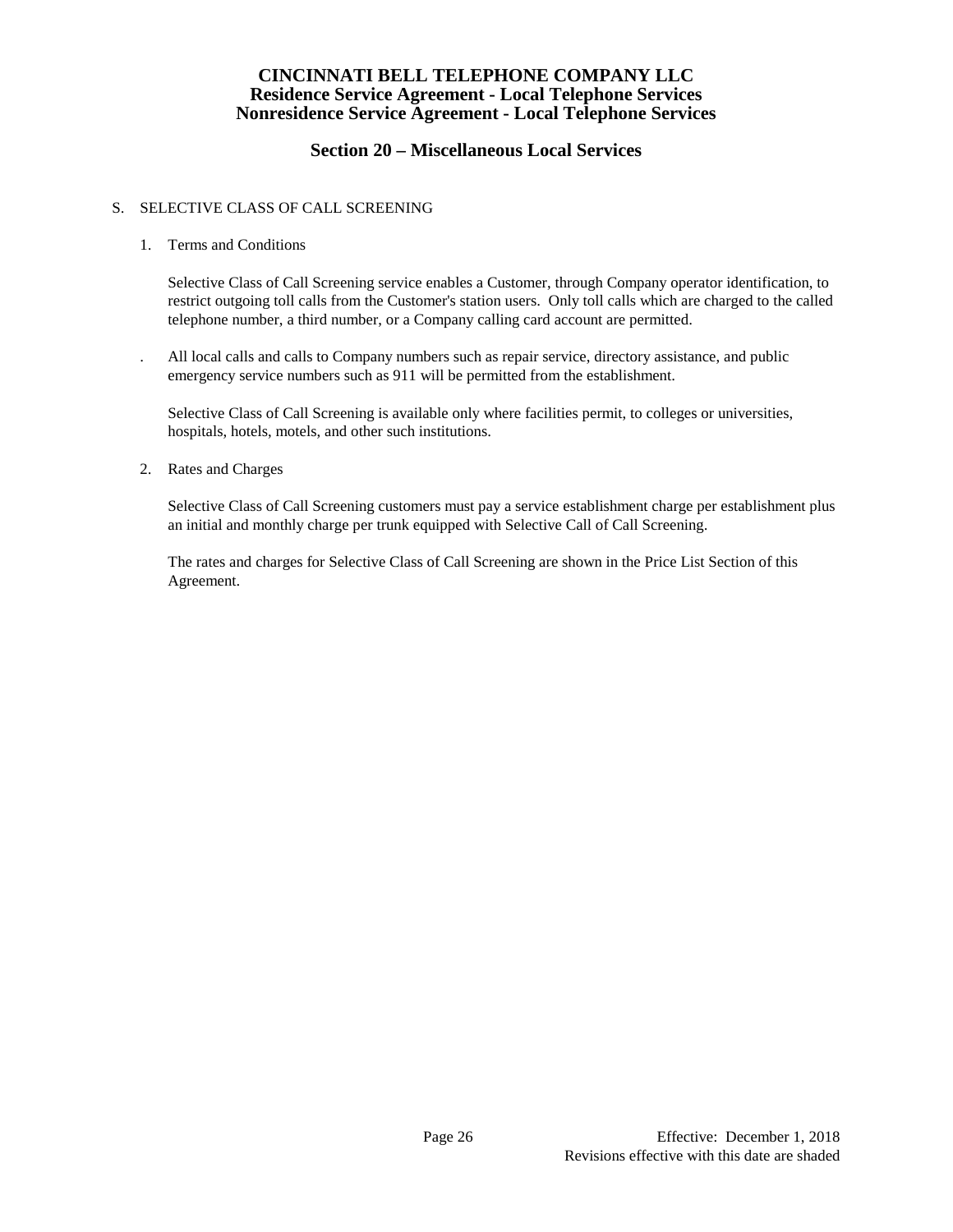## **Section 20 – Miscellaneous Local Services**

### T. SINGLE NUMBER ROUTING

### 1. Terms and Conditions

Single Number Routing is an AIN-based service which allows a Customer with multiple locations, providing the same service, to advertise one number for that service. The network routes calls to the Customer location most appropriate for the calling party based on the geographic location of the calling party. The Customer may choose to route calls based upon the 5-digit zip code or 9-digit zip code of the calling party.

The Company will maintain a standard database mapping its serving area customer's ten-digit telephone number to a five-digit or nine-digit zip code. In turn, the Customer must also develop a database which maps each five-digit zip code or nine-digit zip code within the Customer's serving area to a particular Customer location. All calls from each zip code area will be routed to a specified Customer location. Calls from telephone numbers not in the Company's database or zip codes not served by the Customer may be routed to a default location of the Customer's choice. This location may include a standard announcement requesting that the calling party directly call the desired Customer location.

If the network does not receive the calling party number (such as calls from cellular telephones and some other telephone companies), a standard announcement may be provided to prompt the caller to enter his telephone number using a Touch-Tone pad. The call will be routed based on the caller's response to the prompt. If the caller chooses not to enter the telephone number, or is unable to enter the number, the calling party may be routed to a default location of the Customer's choice. This may be a message indicating that he/she should call the desired location directly.

If the network receives a calling party number which is not contained in the database (i.e., new telephone number; caller located in area not serviced by the Customer), the call may be routed to a default location of the Customer's choice. This may be a message indicating that the caller should call the desired location directly.

The Customer is limited to making subsequent changes to the routing scheme or options (five-digit versus nine-digit zip code, initiated versus delivered calls) at the end of the month.

This routing plan is designed by the Customer, working with a Company representative at the time Single Number Routing is established. The Company will review the Customer's routing plan to determine its impact on the local network, as well as its technical feasibility. The Company will load this plan into an AIN Service Management System.

Calls may be completed within either the local or long distance network.

Single Number Routing is available to nonresidence subscribers where facilities permit.

No changes to the subscriber's Directory Number will be required when subscribing to this service.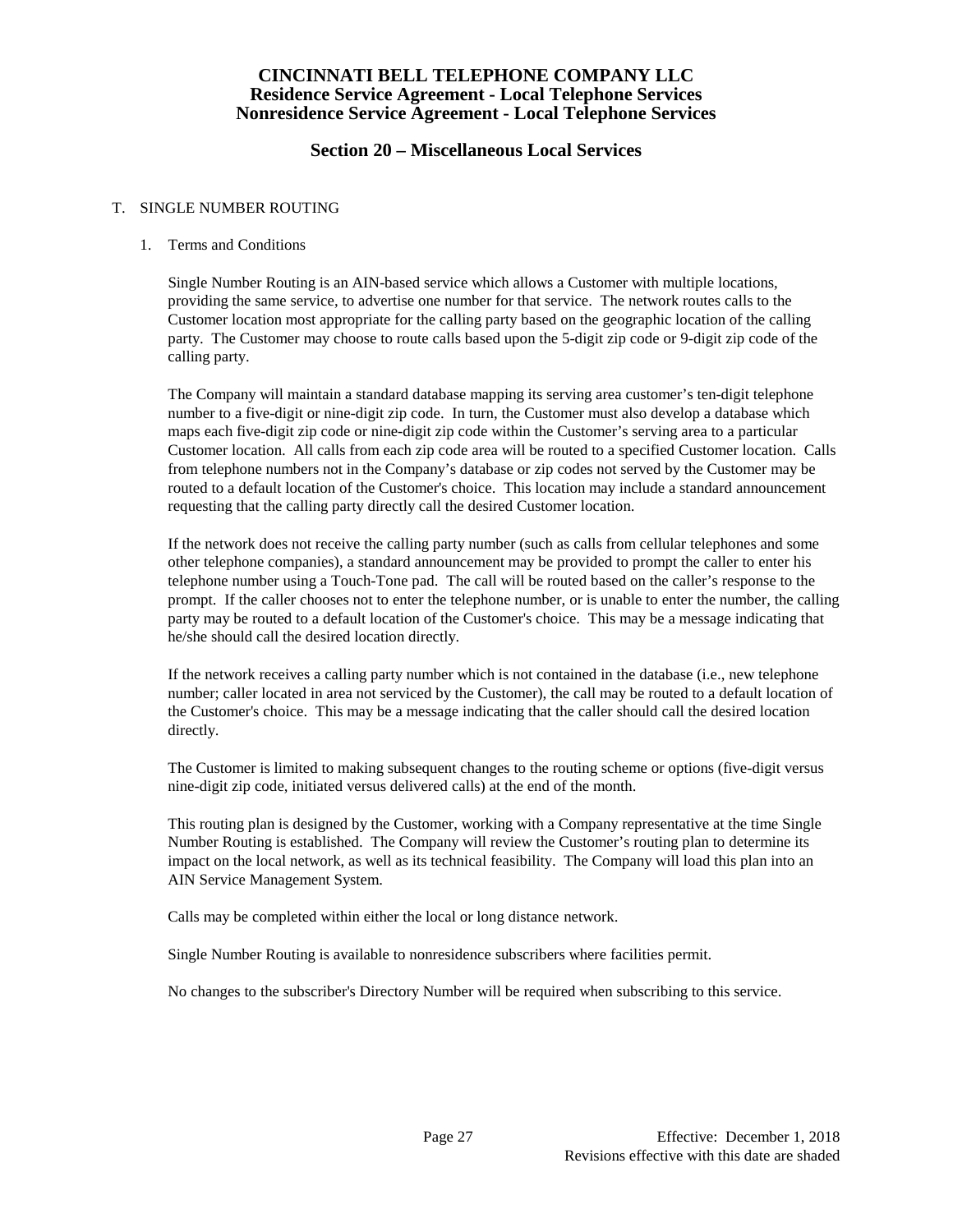## **Section 20 – Miscellaneous Local Services**

### T. SINGLE NUMBER ROUTING (Continued)

### 1. Terms and Conditions (Continued)

The Customer must select between the Delivered Calls Option and the Initiated Calls Option. With the Delivered Calls Option, the Customer pays only for calls which are answered by a person or an automated message. The Customer does not pay for busy calls or caller-abandoned calls. With the Initiated Calls Option, the Customer pays for all calls made to the single number regardless of whether the call is answered at the destination location. Under either option, all calls are billed at the same rate based on the total number of calls made during the billing month.

Provision of Single Number Routing or any specific element associated with this service, is subject to the availability and operational limitations of the equipment and associated facilities.

If the Customer cancels, in whole or in part, any requested addition or modification to Single Number Routing prior to installation of the service, the Customer will reimburse the Company for the actual expenses incurred by the Company in connection with such modification prior to the Company's receipt of notice of cancellation; provided, however, the amount of such reimbursement will not exceed the charges for which the Customer would have otherwise been responsible.

The Customer may add or delete locations to its Single Number Routing service provided that the Company has sufficient resources to support such addition/deletion. If sufficient resources are not available, the Customer will be responsible for any special charges which may be required in order to add the additional locations to its Single Number Routing service. At that time, the Customer must provide a revised mapping schedule to provide routing information for the location(s) being added/deleted and existing locations.

Calling parties outside of the Company's calling area will be responsible for paying any toll charges which might apply when using the Single Number Routing service.

The Company does not guarantee the availability or reliability of Single Number Routing in the event of a network-affecting disaster.

Single Number Routing cannot be guaranteed functional unless both the called and calling parties are served by, and the call is routed through appropriately equipped central offices, and routed over appropriately equipped facilities for calls between such equipped central offices. In the event that a call originates outside the Cincinnati LATA, the Company will use its best efforts to maintain compatibility with any company required to complete such calls. The Company will not be liable for any Customer loss due to the handling of these calls.

Neither the Company, nor its agents, will be liable for any losses or damages of any kind resulting from the unavailability of its equipment or any act, omission or failure or performance by the Company, or its employees, or agents, in connection with this Single Number Routing service. The Company will not be responsible for calls that cannot be completed as a result of repair or maintenance difficulties on Company facilities and equipment nor on equipment provided by the Customer.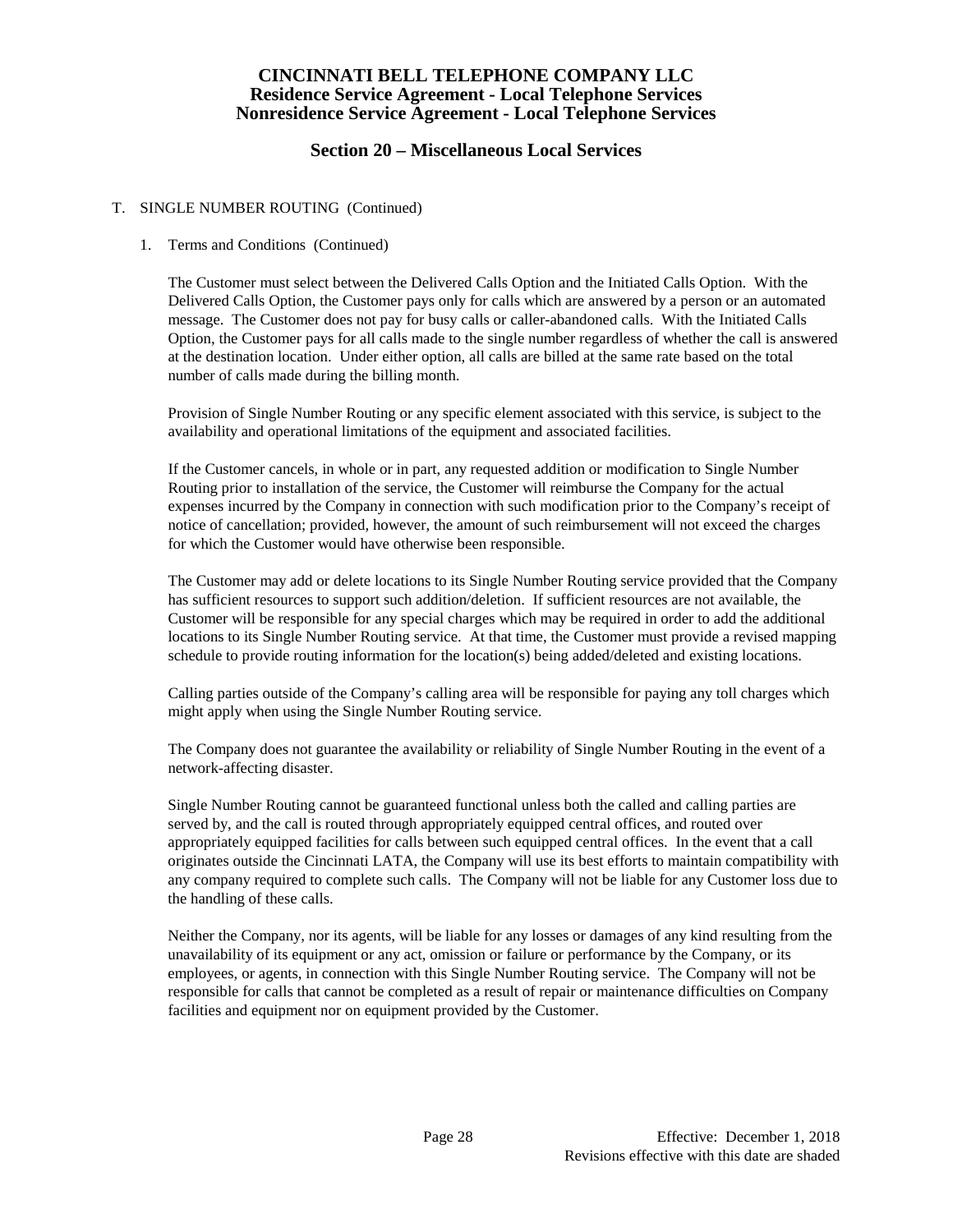# **Section 20 – Miscellaneous Local Services**

### T. SINGLE NUMBER ROUTING (Continued)

### 1. Terms and Conditions (Continued)

Neither the Company, nor its agents assume liability for any loss of revenues, increased costs, expenses, liabilities or inconvenience experienced by the Customer due to any unsatisfactory performance of Single Number Routing. Further, neither the Company, nor its agents, shall assume any liability for consequential, indirect or incidental damages.

The minimum period of service for Single Number Routing is 12 months.

2. Rates and Charges

The rates and charges for Single Number Routing are shown in the Price List Section of this Agreement.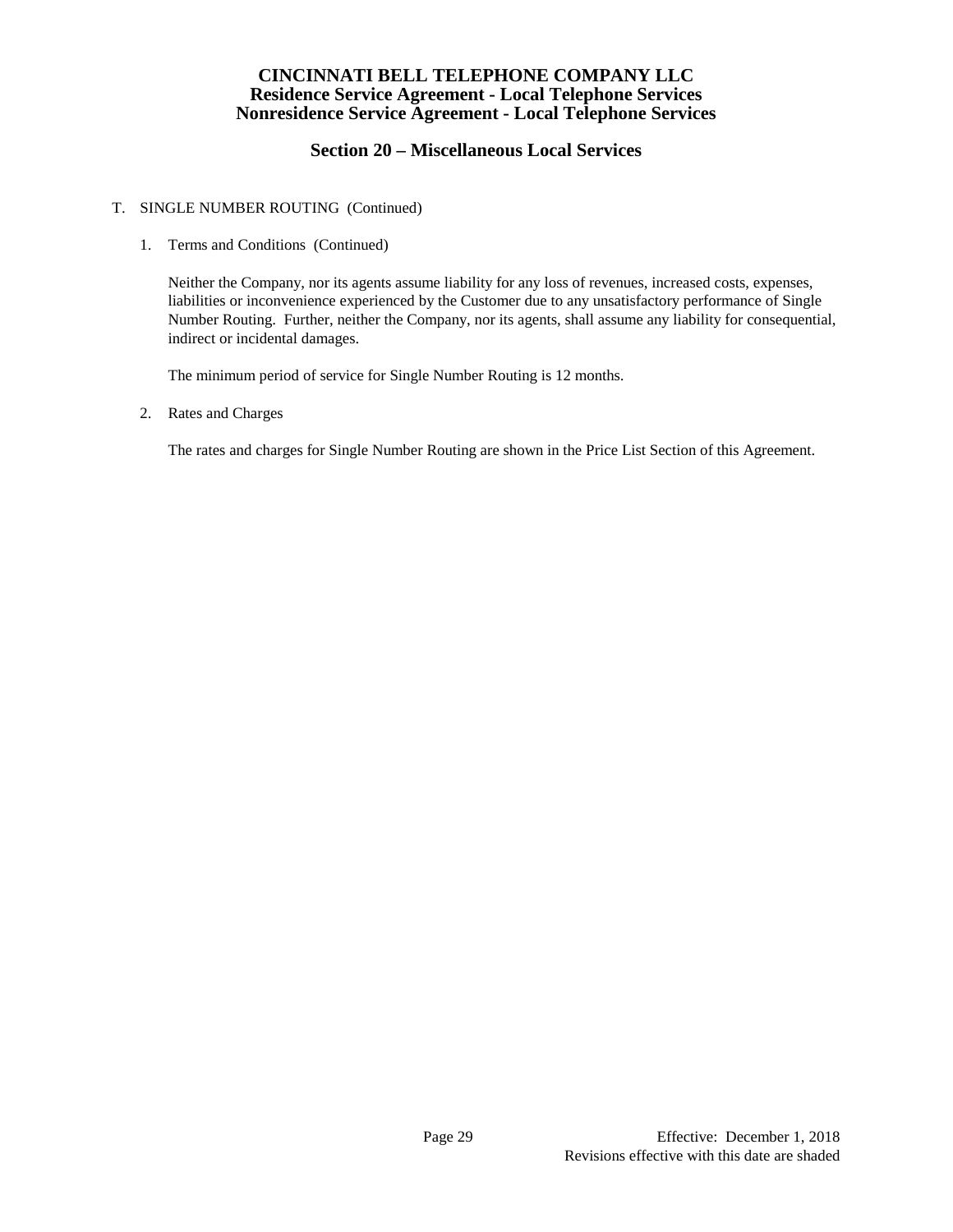# **Section 20 – Miscellaneous Local Services**

### U. TELECOMMUNICATIONS SERVICE PRIORITY SYSTEM

The Telecommunications Service Priority System is designed to meet the requirements of the Federal Government, which provides the regulatory, administrative and operational framework for the priority installation and/or restoration of National Security Emergency Preparedness (NSEP) telecommunications services. Priority installation and/or restoration of NSEP telecommunications services will be provided in accordance with Part 64.401, Appendix A, of the Federal Communications Commission's (FCC's) Rules and Regulations. The terms, conditions, regulations, rates and charges for the Telecommunications Service Priority System are specified in the Company's Access Service Tariff, FCC No. 35, Section 10.